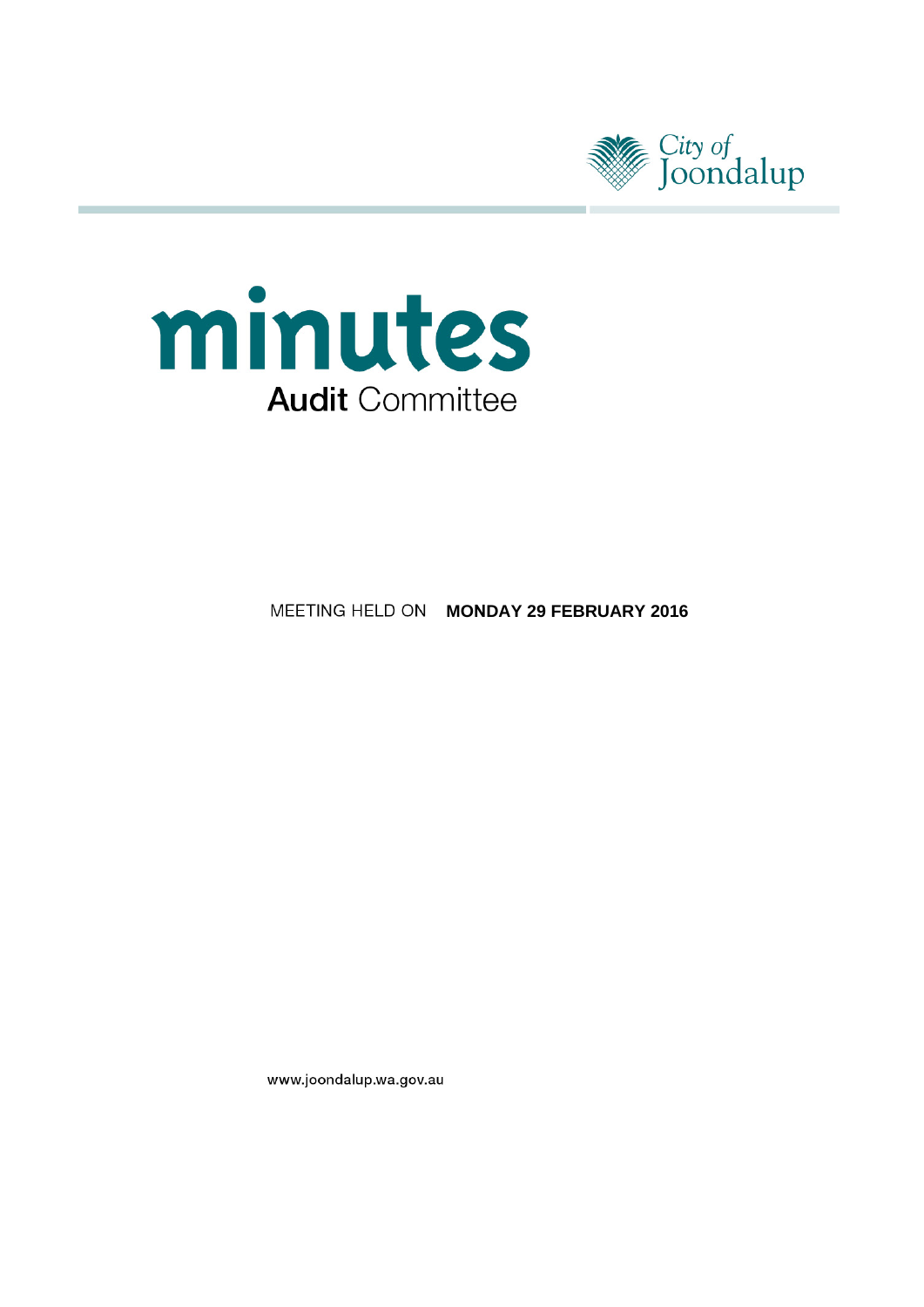| Item No.       | <b>Title</b>                                                                                            | Page No.        |
|----------------|---------------------------------------------------------------------------------------------------------|-----------------|
|                | <b>Declaration of Opening</b>                                                                           | 3               |
|                | <b>Declarations of Interest</b>                                                                         | 4               |
|                | Apologies/Leave of absence                                                                              | 4               |
|                | <b>Confirmation of Minutes</b>                                                                          | 4               |
|                | Announcements by the Presiding Member without discussion                                                | 5               |
|                | Identification of matters for which the meeting may be closed to<br>the public                          | $5\phantom{.0}$ |
|                | <b>Petitions and deputations</b>                                                                        | $5\phantom{.0}$ |
|                | <b>Reports</b>                                                                                          | 6               |
| 1              | Half Yearly Report – Contract Extensions – 1 July 2015 to<br>31 December 2015 - [07032]                 | 6               |
| $\overline{2}$ | Half Yearly Report - Write off of Monies - 1 July 2015 to<br>31 December 2015 - [07032]                 | 9               |
| 3              | 2015 Compliance Audit Return - [09492, 32481]                                                           | 12              |
| 4              | Confidential - Chief Executive Officer's Credit Card Expenditure<br>(July - September 2015) - [09882]   | 15              |
| 5              | Confidential - Chief Executive Officer's Credit Card Expenditure<br>(October – December 2015) – [09882] | 16              |
| 6              | Confidential – Compliance Audit of Payment Card Industry Data<br>Security Standard - [18049]            | 17              |
| $\overline{7}$ | Confidential – Fraud and Misconduct Risk Assessment –<br>Procurement - [25586]                          | 18              |
| 8              | Depreciation – Impacts of Revaluations – [102400]                                                       | 19              |
| 9              | External Review of the City's Service Effectiveness and Efficiency<br>Review Program - [103906]         | 24              |
| 10             | Re-scheduling of meeting dates - Audit Committee 2016 - [50068]                                         | 29              |
|                | <b>Urgent Business</b>                                                                                  | 33              |
|                | Motions of which previous notice has been given                                                         | 33              |
|                | <b>Requests for Reports for future consideration</b>                                                    | 33              |
|                | <b>Closure</b>                                                                                          | 33              |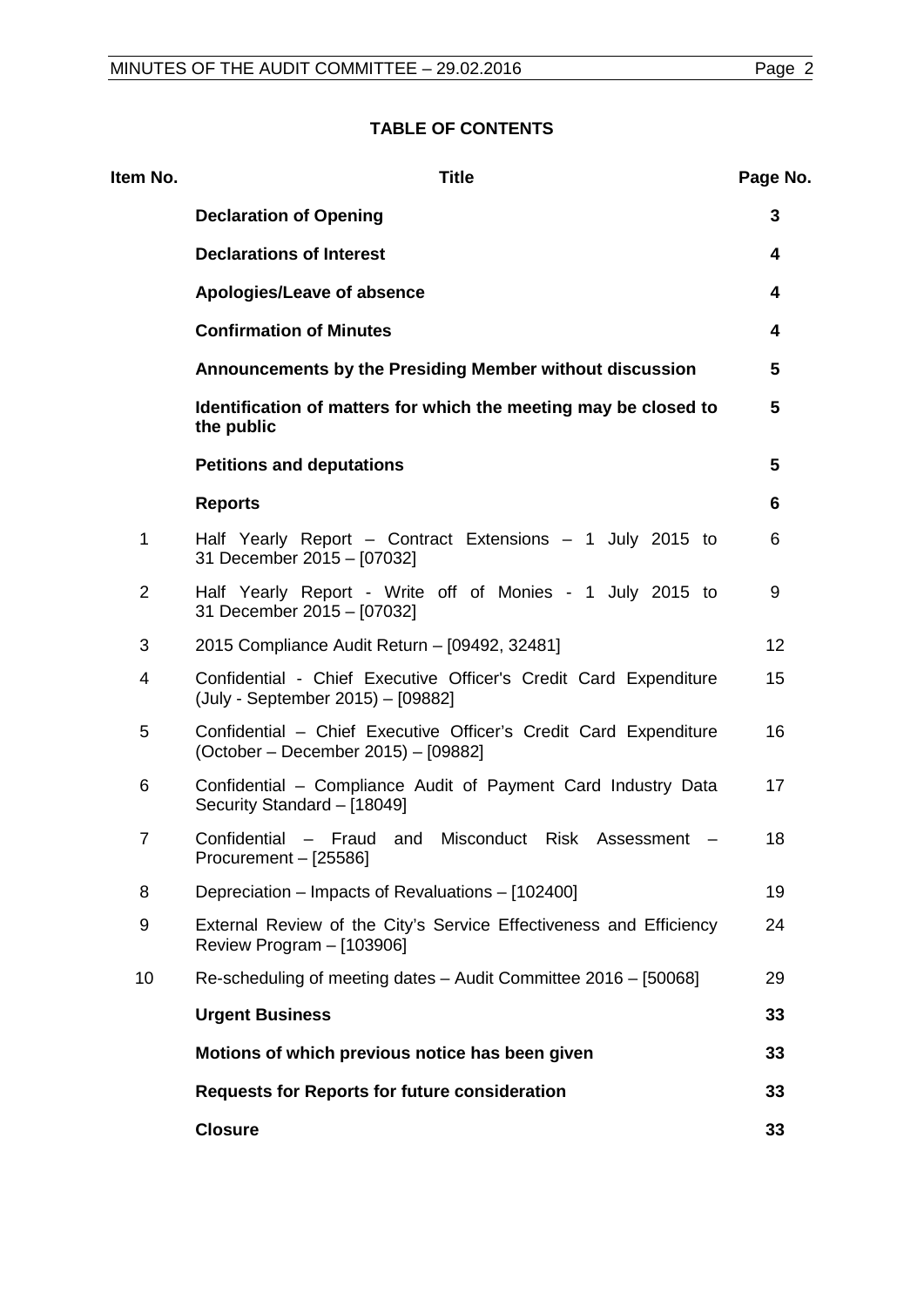# **CITY OF JOONDALUP**

#### **MINUTES OF THE AUDIT COMMITTEE MEETING HELD IN CONFERENCE ROOM 2, JOONDALUP CIVIC CENTRE, BOAS AVENUE, JOONDALUP ON MONDAY 29 FEBRUARY 2016.**

# **ATTENDANCE**

#### **Committee Members**

| <b>Presiding Member</b>        |
|--------------------------------|
|                                |
|                                |
|                                |
| <b>Deputy Presiding Member</b> |
|                                |
| Deputising for Cr Sophie Dwyer |
|                                |

#### **Observer**

Cr John Chester

## **Officers**

Mr Brad Sillence Manager Governance<br>
Ms Christine Robinson<br>
Manager Executive an Mr Peter McGuckin **Internal Auditor** Mrs Lesley Taylor Governance Officer

Mr Garry Hunt Chief Executive Officer<br>
Mr Mike Tidy Chief Executive Officer<br>
Director Corporate Serv Mr Mike Tidy **Director Corporate Services**<br>
Mr Brad Sillence **Manager Governance** Ms Christine Robinson Manager Executive and Risk Services<br>Mr Roney Oommen Manager Financial Services Manager Financial Services

## <span id="page-2-0"></span>**DECLARATION OF OPENING**

The Presiding Member declared the meeting open at 5.30pm.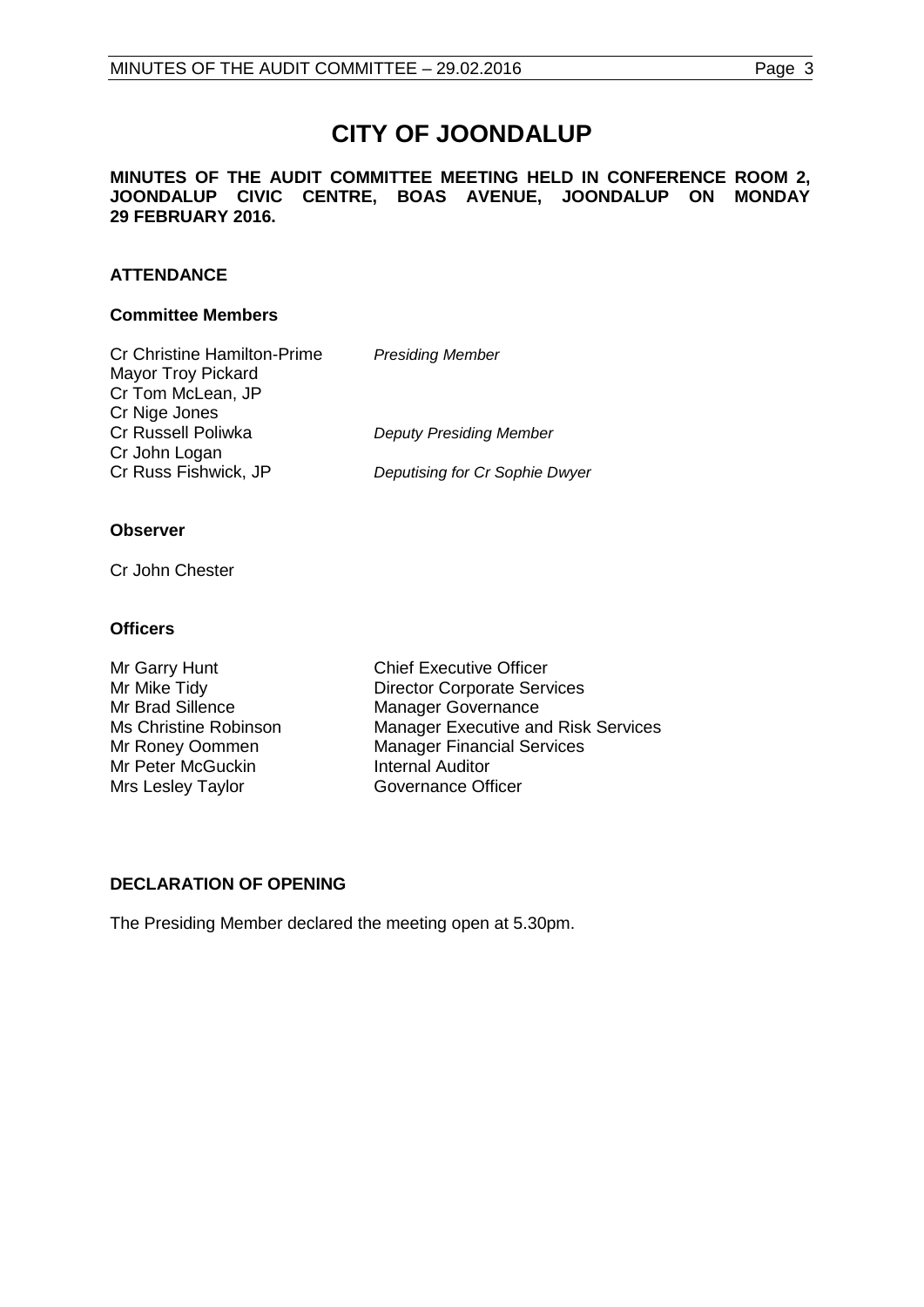# <span id="page-3-0"></span>**DECLARATIONS OF INTEREST**

# **Disclosures of Financial / Proximity Interest**

Nil.

# **Disclosures of interest affecting impartiality**

Elected Members (in accordance with Regulation 11 of the *Local Government [Rules of Conduct] Regulations 2007)* and employees (in accordance with the Code of Conduct) are required to declare any interest that may affect their impartiality in considering a matter. This declaration does not restrict any right to participate in or be present during the decision-making process. The Elected Member/employee is also encouraged to disclose the nature of the interest.

| <b>Name/Position</b>      | Mr Garry Hunt, Chief Executive Officer.                       |  |
|---------------------------|---------------------------------------------------------------|--|
| <b>Item No./Subject</b>   | Item 4 - Confidential - Chief Executive Officer's Credit Card |  |
|                           | Expenditure (July - September 2015).                          |  |
| <b>Nature of interest</b> | Interest that may affect impartiality.                        |  |
| <b>Extent of Interest</b> | The Chief Executive Officer is the card holder.               |  |

| <b>Name/Position</b>      | Mr Garry Hunt, Chief Executive Officer.                       |  |
|---------------------------|---------------------------------------------------------------|--|
| <b>Item No./Subject</b>   | Item 5 - Confidential - Chief Executive Officer's Credit Card |  |
|                           | Expenditure (October - December 2015).                        |  |
| <b>Nature of interest</b> | Interest that may affect impartiality.                        |  |
| <b>Extent of Interest</b> | The Chief Executive Officer is the card holder.               |  |

## <span id="page-3-1"></span>**APOLOGIES/LEAVE OF ABSENCE**

## **Leave of Absence Previously Approved:**

| Cr Mike Norman              | 21 February to 5 March 2016 inclusive; |
|-----------------------------|----------------------------------------|
| Cr Sophie Dwyer             | 29 February to 6 March 2016 inclusive; |
| Cr Christine Hamilton-Prime | 14 March to 4 April 2016 inclusive;    |
| Cr Philippa Taylor          | 15 March to 18 March 2016 inclusive;   |
| Cr Mike Norman              | 19 April to 27 April 2016 inclusive.   |

## <span id="page-3-2"></span>**CONFIRMATION OF MINUTES**

#### MINUTES OF THE AUDIT COMMITTEE HELD 9 NOVEMBER 2015

**MOVED Cr McLean SECONDED Cr Jones that the minutes of the meeting of the Audit Committee held on 9 November 2015 be confirmed as a true and correct record.**

#### <span id="page-3-3"></span>**The Motion was Put and CARRIED (7/0)**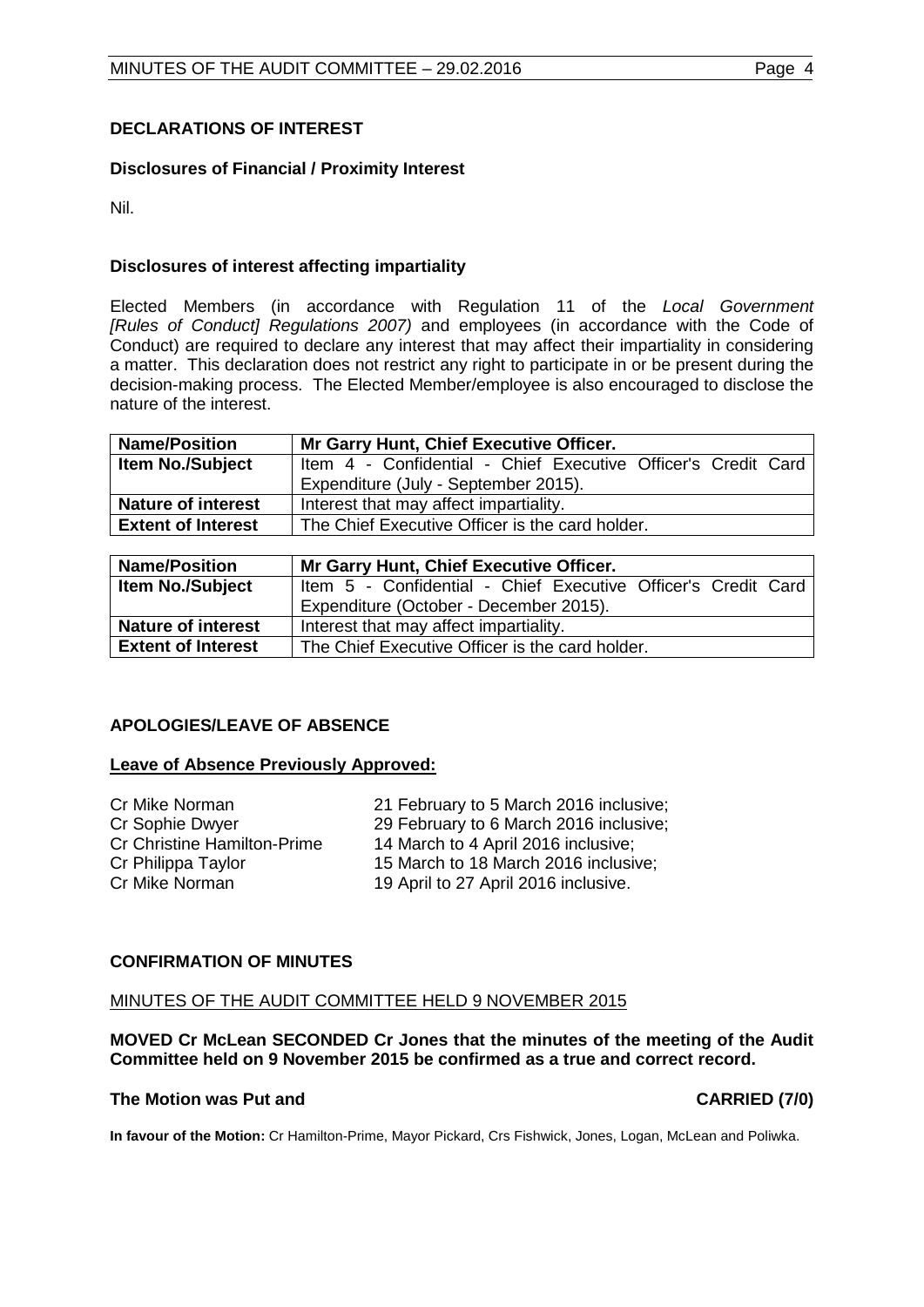# **ANNOUNCEMENTS BY THE PRESIDING MEMBER WITHOUT DISCUSSION**

Nil.

# <span id="page-4-0"></span>**IDENTIFICATION OF MATTERS FOR WHICH THE MEETING MAY BE CLOSED TO THE PUBLIC**

In accordance with Clause 5.2 of the City's *Meeting Procedures Local Law 2013*, this meeting was not open to the public.

# <span id="page-4-1"></span>**PETITIONS AND DEPUTATIONS**

Nil.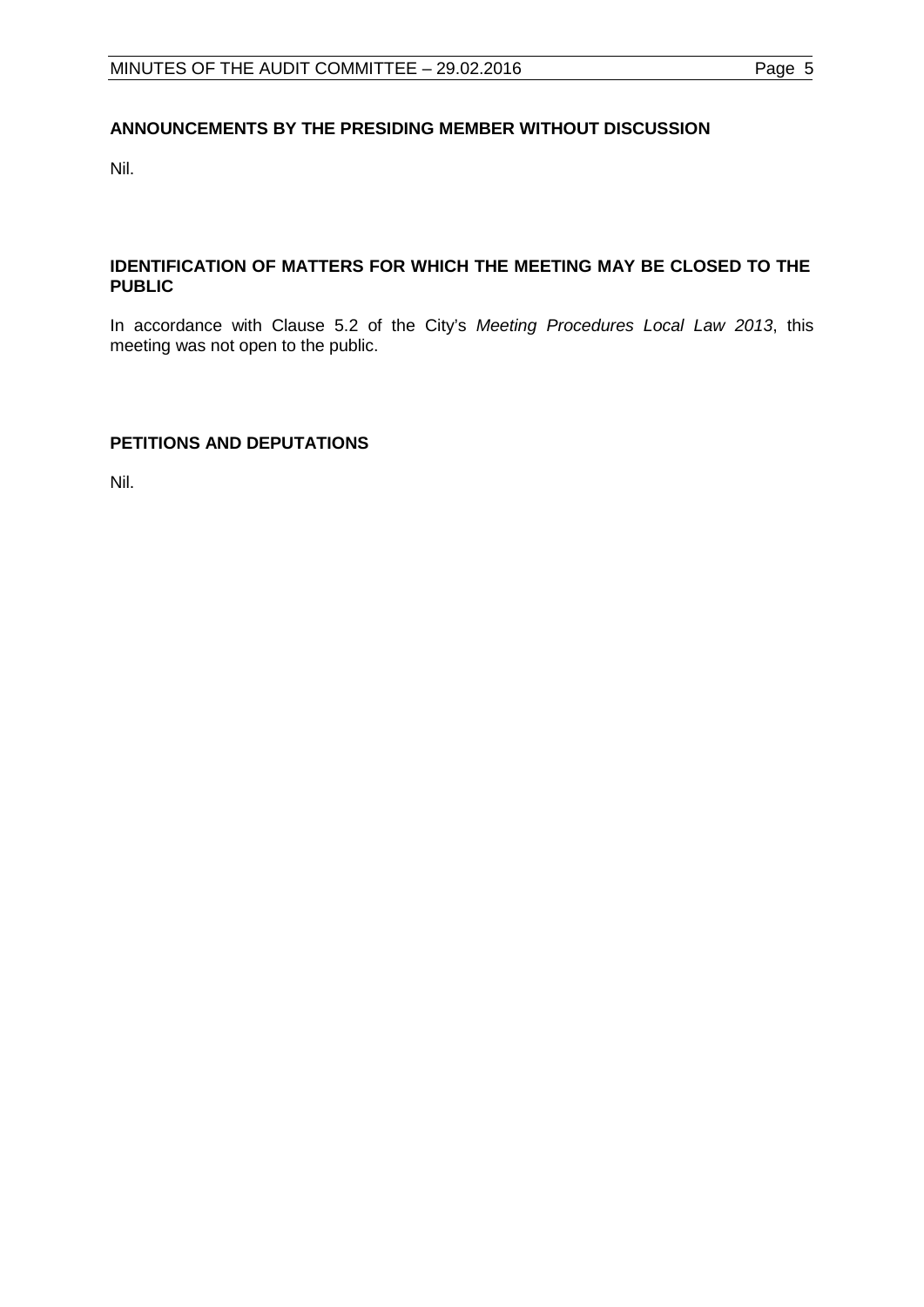## <span id="page-5-0"></span>**REPORTS**

# <span id="page-5-1"></span>**ITEM 1 HALF YEARLY REPORT - CONTRACT EXTENSIONS – 1 JULY 2015 TO 31 DECEMBER 2015**

| <b>WARD</b>                           | All                                                                                                                                                    |
|---------------------------------------|--------------------------------------------------------------------------------------------------------------------------------------------------------|
| <b>RESPONSIBLE</b><br><b>DIRECTOR</b> | Mr Mike Tidy<br><b>Corporate Services</b>                                                                                                              |
| <b>FILE NUMBER</b>                    | 07032, 101515                                                                                                                                          |
| <b>ATTACHMENTS</b>                    | Nil.                                                                                                                                                   |
| <b>AUTHORITY / DISCRETION</b>         | Information - includes items provided to Council for<br>information purposes only that do not require a decision of<br>Council (that is for 'noting'). |

## **PURPOSE**

For the Audit Committee to note that no contracts were extended by the Chief Executive Officer between 1 July 2015 to 31 December 2015.

## **EXECUTIVE SUMMARY**

*It is therefore recommended that the Audit Committee NOTES that no contracts were extended by the Chief Executive Officer during the period 1 July 2015 to 31 December 2015.*

## **BACKGROUND**

At its meeting held on 1 November 2005 (Item CJ231-11/05 refers), Council resolved that a half-yearly report be prepared for the Audit Committee detailing contracts that were originally approved by Council and have subsequently been extended by the Chief Executive Officer.

## **DETAILS**

Council has delegated to the Chief Executive Officer the authority to approve all contract extensions on tenders approved by Council subject to a report to the Audit Committee being prepared on a half-yearly basis providing details of those contracts extended.

During the period 1 July 2015 to 31 December 2015 no contracts were extended.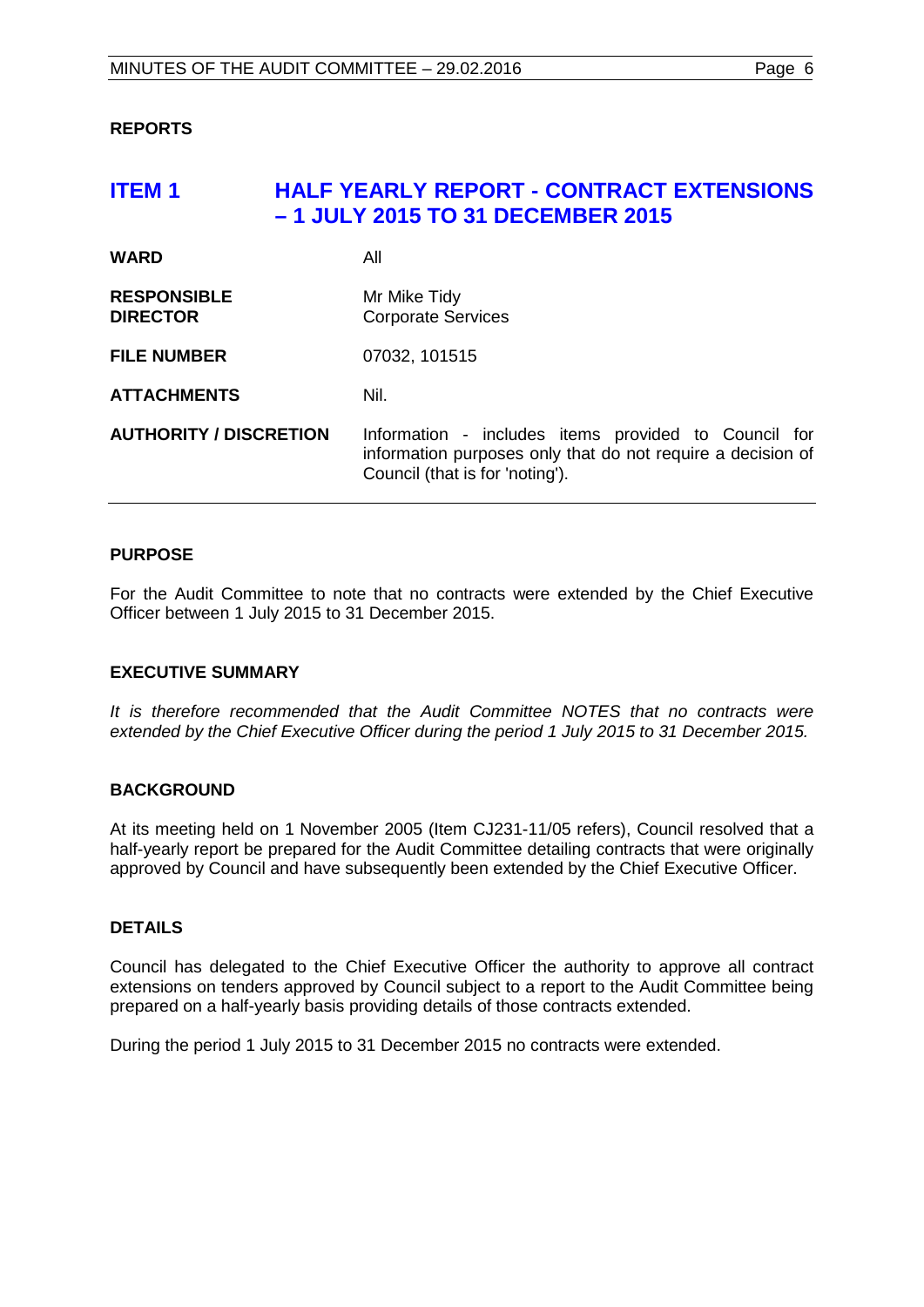## **Issues and options considered**

The option to extend contracts by the Chief Executive Officer is required to maintain continuity of the applicable services to the City.

#### **Legislation / Strategic Community Plan / policy implications**

**Legislation** The City's legal advice is that under section 5.41(d) of the *Local Government Act 1995* the Chief Executive Officer may be delegated the power to extend a contract – provided the Chief Executive Officer does not extend the contract beyond the "total term of the contract" specified by the Council in the resolution.

#### **Strategic Community Plan**

| Key theme                   | Governance and Leadership.                                                                                      |
|-----------------------------|-----------------------------------------------------------------------------------------------------------------|
| <b>Objective</b>            | Corporate capacity.                                                                                             |
| <b>Strategic initiative</b> | Demonstrate accountability through robust reporting that is<br>relevant and easily accessible by the community. |
| <b>Policy</b>               | Not applicable.                                                                                                 |

# **Risk management considerations**

The delegated authority to extend contracts is limited to the original terms and conditions approved by resolution of Council when the tender was first awarded.

#### **Financial/budget implications**

In accordance with each individual contract and approved budget limits.

#### **Regional significance**

Not applicable.

#### **Sustainability implications**

Not applicable.

#### **Consultation**

Not applicable.

#### **COMMENT**

This report provides the Audit Committee with details of contracts originally approved by Council or by the Chief Executive Officer under delegated authority, which have subsequently been extended by the Chief Executive Officer during the period from 1 July 2015 to 31 December 2015.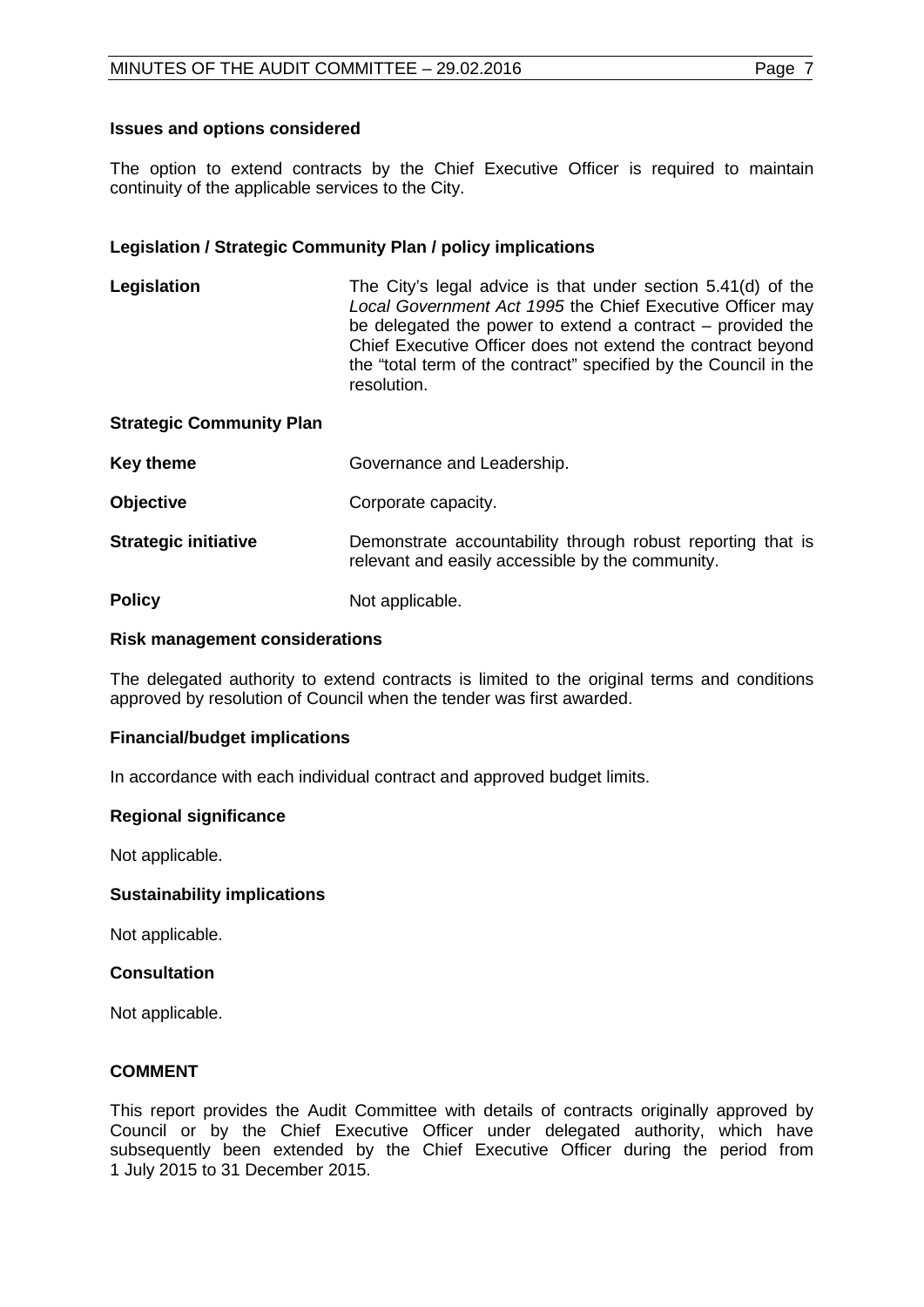### **VOTING REQUIREMENTS**

Simple Majority.

**MOVED Cr Logan SECONDED Cr Poliwka that the Audit Committee NOTES that no contracts were extended by the Chief Executive Officer during the period 1 July 2015 to 31 December 2015.**

#### **The Motion was Put and CARRIED (7/0)**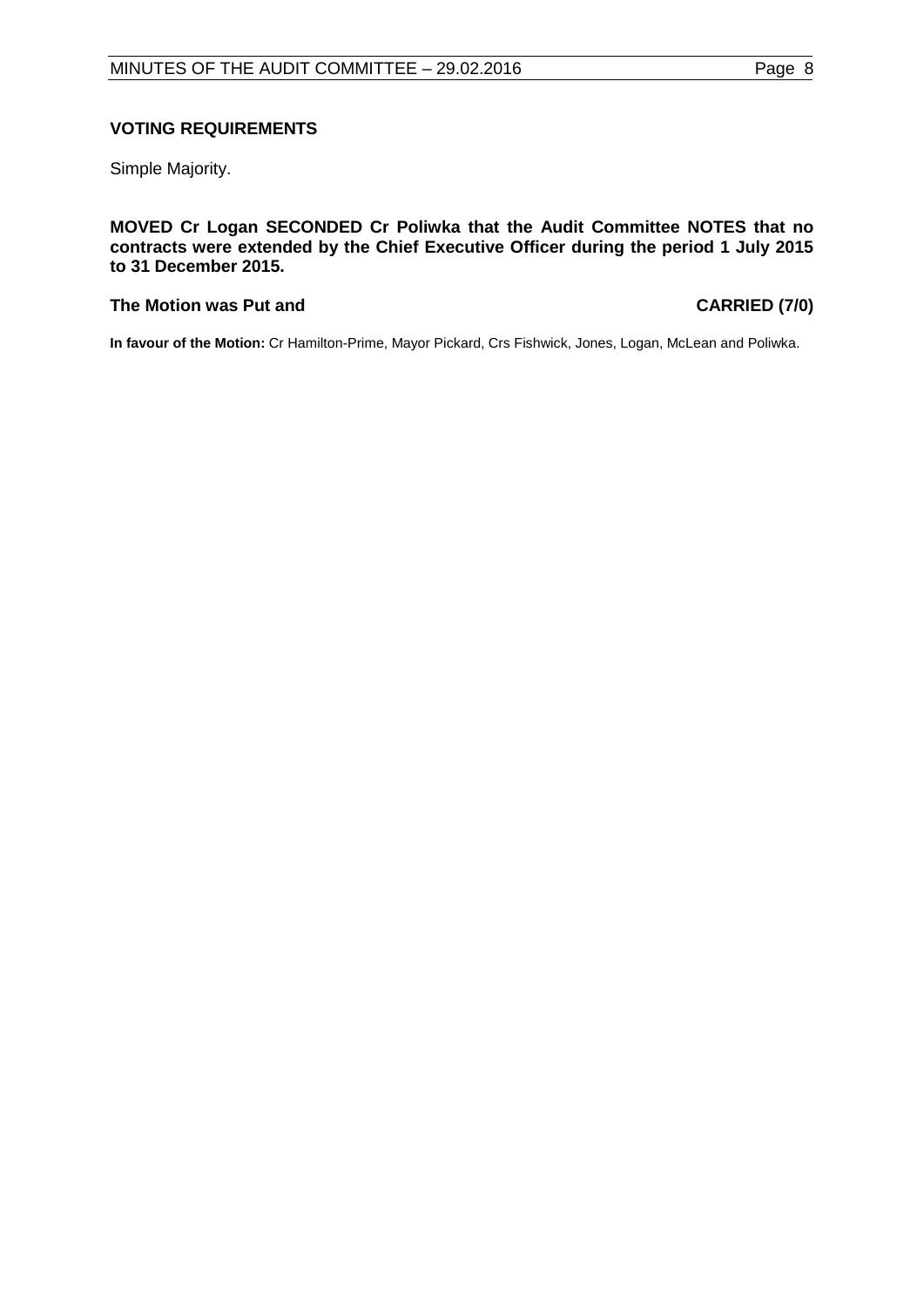# <span id="page-8-0"></span>**ITEM 2 HALF YEARLY REPORT - WRITE OFF OF MONIES - 1 JULY 2015 – 31 DECEMBER 2015**

| <b>WARD</b>                           | All                                                                                                                                                    |
|---------------------------------------|--------------------------------------------------------------------------------------------------------------------------------------------------------|
| <b>RESPONSIBLE</b><br><b>DIRECTOR</b> | Mr Mike Tidy<br><b>Corporate Services</b>                                                                                                              |
| <b>FILE NUMBER</b>                    | 07032, 101515                                                                                                                                          |
| <b>ATTACHMENT</b>                     | Nil.                                                                                                                                                   |
| <b>AUTHORITY / DISCRETION</b>         | Information - includes items provided to Council for<br>information purposes only that do not require a decision of<br>Council (that is for 'noting'). |

## **PURPOSE**

For the Audit Committee to note the amounts of monies written off under delegated authority.

## **EXECUTIVE SUMMARY**

The total amount written off under delegated authority during the six months ended 31 December 2015 came to \$3,985.23. This amount consists of 5,563 small amounts of unpaid rates.

*It is therefore recommended that the Audit Committee RECEIVES the report of amounts written off under delegated authority for the period 1 July to 31 December 2015.*

## **BACKGROUND**

Section 6.12(1)(c) of the *Local Government Act 1995* gives the Council the power to write off any amount of money owing to the City.

At its meeting held on 6 June 2006 (CJ079-06/06 refers) Council approved to delegate to the Chief Executive Officer the authority to write off monies owed to the City, subject to a report being provided to the Audit Committee on a six monthly basis on the exercise of this delegation for amounts between \$100 and \$20,000. The Chief Executive Officer under section 5.44 has delegated his authority to nominated employees, up to the limits provided in the instrument of delegation.

# **DETAILS**

During the six months ended 31 December 2015 a total amount of \$3,985.23 was written off as unrecoverable. This amount included the following:

• 5,563 items of small rates balances that are below the reportable limit, totalling \$3,985.23. This amount represents mainly rounding of decimals or minor penalty interest charges for a few days late payment, where ratepayers did not pay the penalty or the full penalty and the cost of collection was, for all practical purposes, proving to be uneconomical.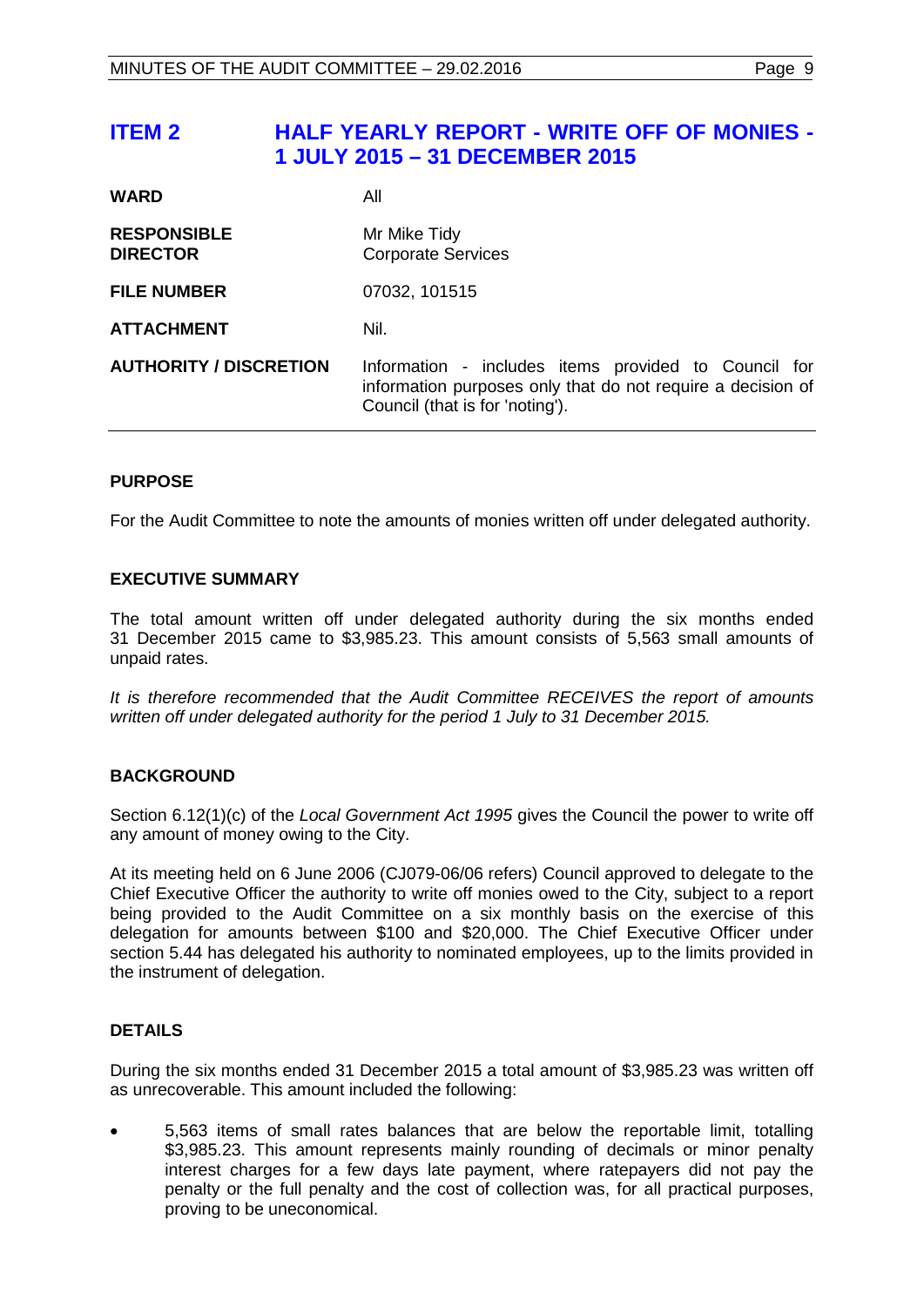## **Issues and options considered**

Not applicable.

## **Legislation / Strategic Community Plan / policy implications**

| Legislation                     | Section 6.12(1)(c) of the Local Government Act 1995.<br>Section 5.42 of the Local Government Act 1995.<br>Section 5.44 of the Local Government Act 1995. |
|---------------------------------|----------------------------------------------------------------------------------------------------------------------------------------------------------|
| <b>Strategic Community Plan</b> |                                                                                                                                                          |
| <b>Key theme</b>                | Financial Sustainability.                                                                                                                                |
| <b>Objective</b>                | Effective management.                                                                                                                                    |
| <b>Strategic initiative</b>     | Not applicable.                                                                                                                                          |

**Policy** Not applicable.

#### **Risk management considerations**

The amounts written off are immaterial in value and are either unrecoverable or uneconomical to recover, none of which represent a noteworthy financial risk to the City.

#### **Financial/budget implications**

| Account no.                  | 3256                   |
|------------------------------|------------------------|
| <b>Budget Item</b>           | Bad Debts written off. |
| <b>Annual Budget</b>         | \$13,500               |
| <b>Year to Date Budget</b>   | \$6,850                |
| <b>Year to Date Actual</b>   | \$3,985                |
| <b>Year to Date variance</b> | \$2,865                |

## **Regional significance**

Not applicable.

## **Sustainability implications**

Not applicable.

#### **Consultation**

Not applicable.

# **COMMENT**

Monies written off under delegated authority comprised 5,563 small items of unpaid rates totalling \$3,985.23, all of which were below the \$100 reportable limit.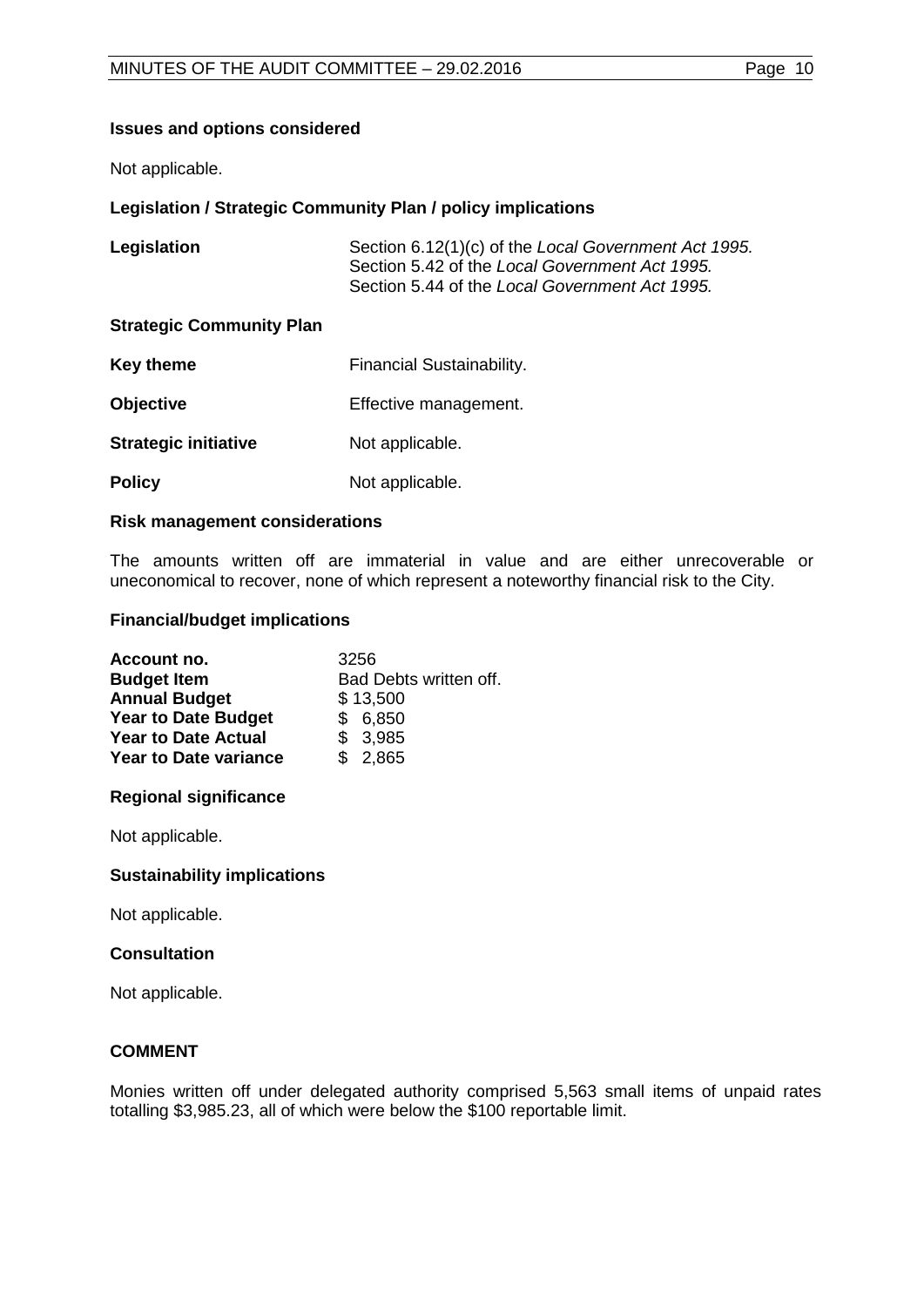## **VOTING REQUIREMENTS**

Simple Majority.

#### **MOVED Cr Jones SECONDED Cr McLean that the Audit Committee RECEIVES the report of monies written off under delegated authority for the period 1 July to 31 December 2015.**

#### **The Motion was Put and CARRIED (7/0)**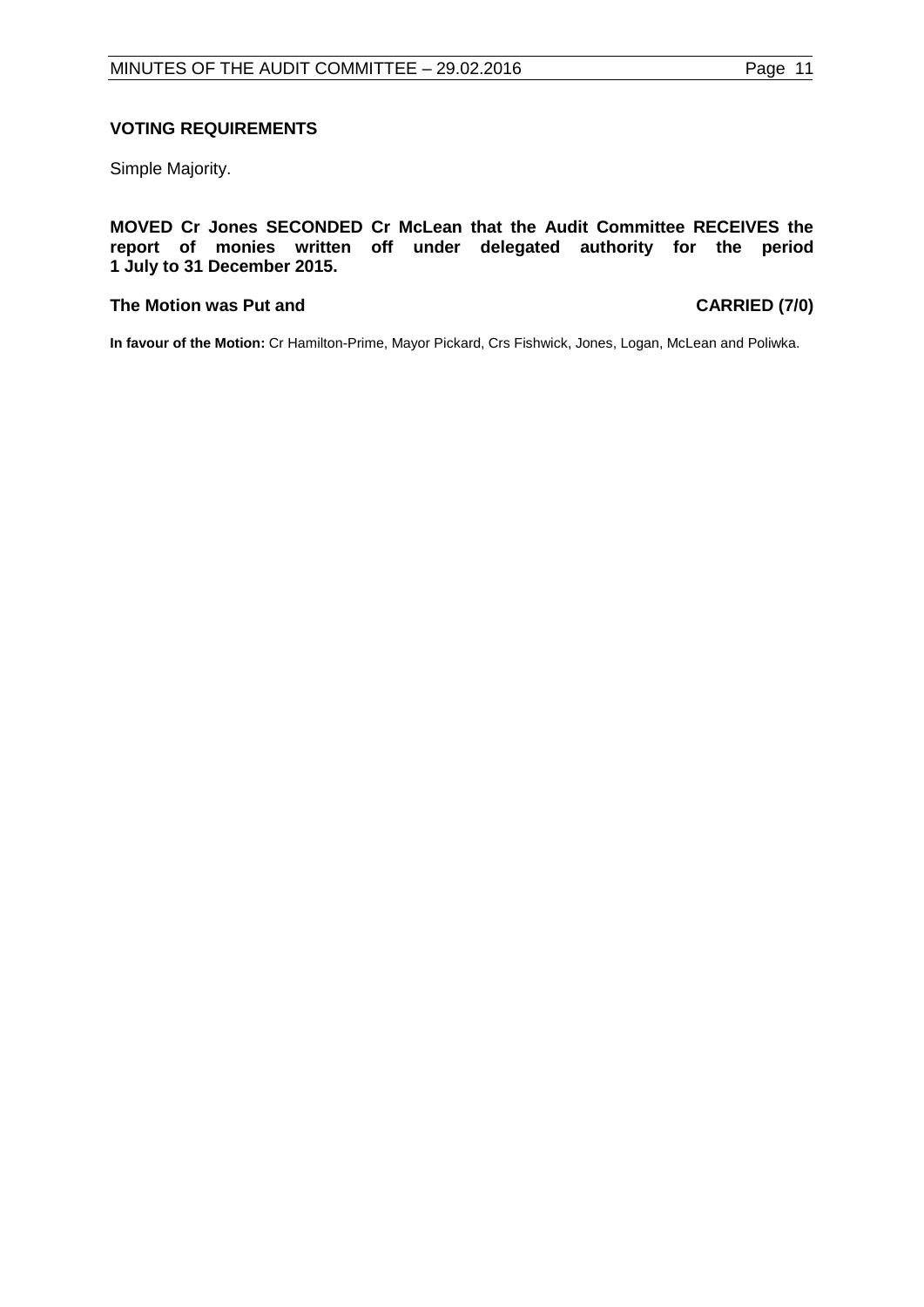# <span id="page-11-0"></span>**ITEM 3 2015 COMPLIANCE AUDIT RETURN**

| <b>WARD</b>                           | All                                                                                                                                                                                                 |  |
|---------------------------------------|-----------------------------------------------------------------------------------------------------------------------------------------------------------------------------------------------------|--|
| <b>RESPONSIBLE</b><br><b>DIRECTOR</b> | Mr Garry Hunt<br>Office of the CEO                                                                                                                                                                  |  |
| <b>FILE NUMBER</b>                    | 09492, 32481, 101515                                                                                                                                                                                |  |
| <b>ATTACHMENT</b>                     | Attachment 1<br>2015 Compliance Audit Return                                                                                                                                                        |  |
| <b>AUTHORITY / DISCRETION</b>         | Executive - The substantial direction setting and oversight<br>role of Council, such as adopting plans and reports,<br>accepting tenders, directing operations, setting<br>and<br>amending budgets. |  |

## **PURPOSE**

For Council to adopt the City's 2015 Compliance Audit Return (the return) prior to it being submitted to the Department of Local Government and Communities (DLGC).

## **EXECUTIVE SUMMARY**

The DLGC Compliance Audit Return for the period 1 January 2015 to 31 December 2015 has been completed and is required to be adopted by Council before being submitted to the DLGC by 31 March 2016.

*It is therefore recommended that Council:*

- *1 ADOPTS the completed 2015 Local Government Compliance Audit Return for the period 1 January 2015 to 31 December 2015 forming Attachment 1 to this Report;*
- *2 in accordance with Regulation 15 of the Local Government (Audit) Regulations 1996, SUBMITS the completed Compliance Audit Return as detailed in Part 1 above, to the Department of Local Government and Communities.*

## **BACKGROUND**

The 2015 Return was made available to local governments by the DLGC on its website for online completion.

The structure of the return is similar to previous years and focuses on areas of compliance considered high risk. However a number of new questions have been formulated regarding regulations 24AD to 24AI of the *Local Government (Functions and General) Regulations 1996* which are in the category of Tenders for Providing Goods and Services. This incorporates all the statutory requirements prescribed in Regulation 13 of the *Local Government (Audit) Regulations 1996.*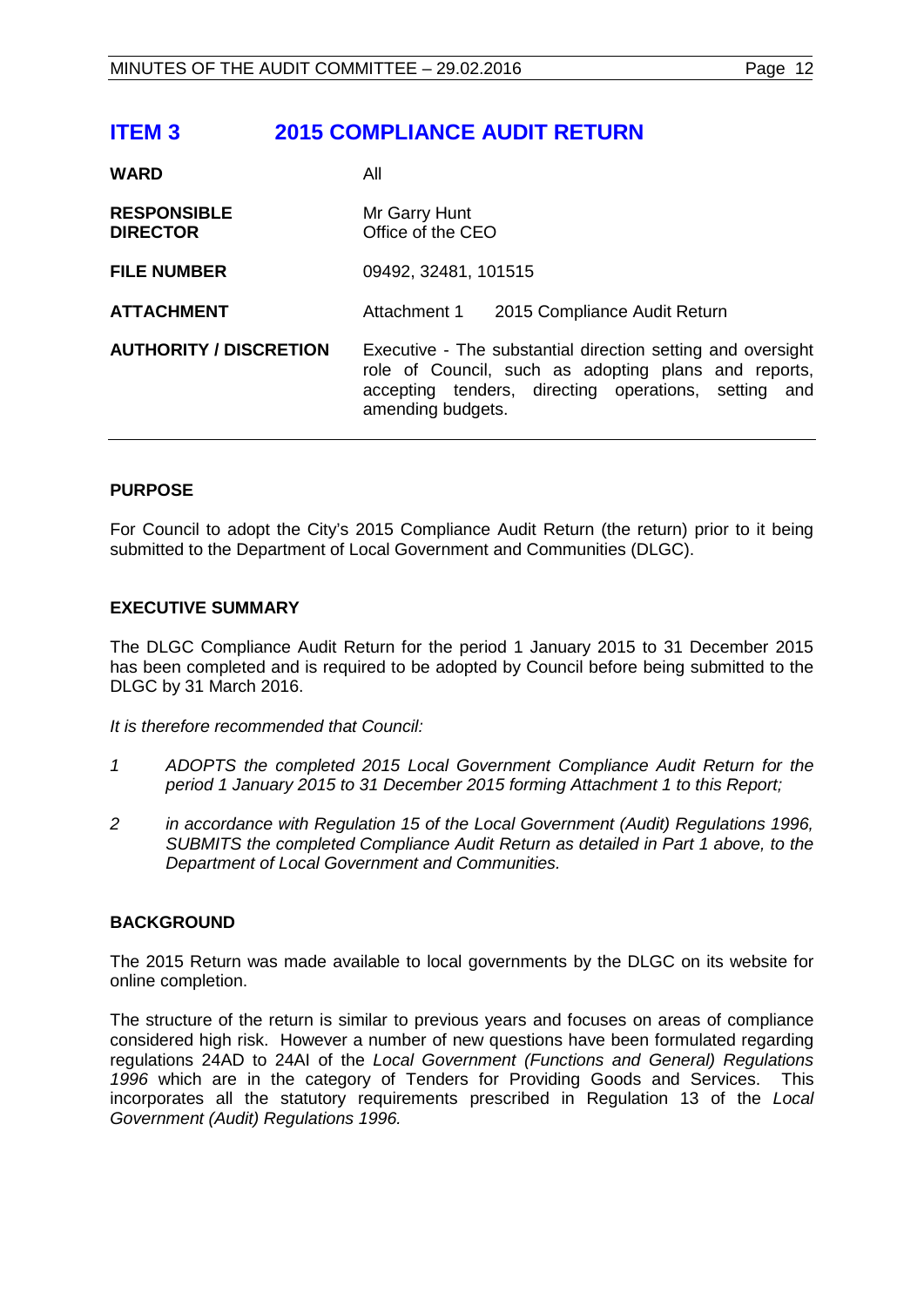# **DETAILS**

The return contains the following compliance categories:

- Commercial Enterprises by Local Governments.
- Delegation of Power / Duty.
- Disclosure of Interest.
- Disposal of Property.
- Elections.
- Finance.
- Local Government Employees.
- Official Conduct.
- Tenders for Providing Goods and Services.

The relevant managers were required to complete the responses to the questions which were approved by their director before being forwarded to the Internal Auditor for review and input on the return. The return has been completed and is now required to be adopted by Council before being submitted to the DLGC by 31 March 2016.

#### **Legislation / Strategic Community Plan / policy implications**

| Legislation                     | Regulations 14 and 15 of the Local Government (Audit)<br>Regulations 1996. |
|---------------------------------|----------------------------------------------------------------------------|
| <b>Strategic Community Plan</b> |                                                                            |
| <b>Key theme</b>                | Governance and Leadership.                                                 |
| <b>Objective</b>                | Corporate capacity.                                                        |

**Strategic initiative Demonstrate accountability through robust reporting that is** relevant and easily accessible by the community.

#### **Risk management considerations**

The risk associated with Council failing to adopt the return would result in non-compliance with the legislative requirements of the *Local Government (Audit) Regulations 1996*.

#### **Financial / budget implications**

Not applicable.

#### **Regional significance**

Not applicable.

#### **Sustainability implications**

Not applicable.

#### **Consultation**

Not applicable.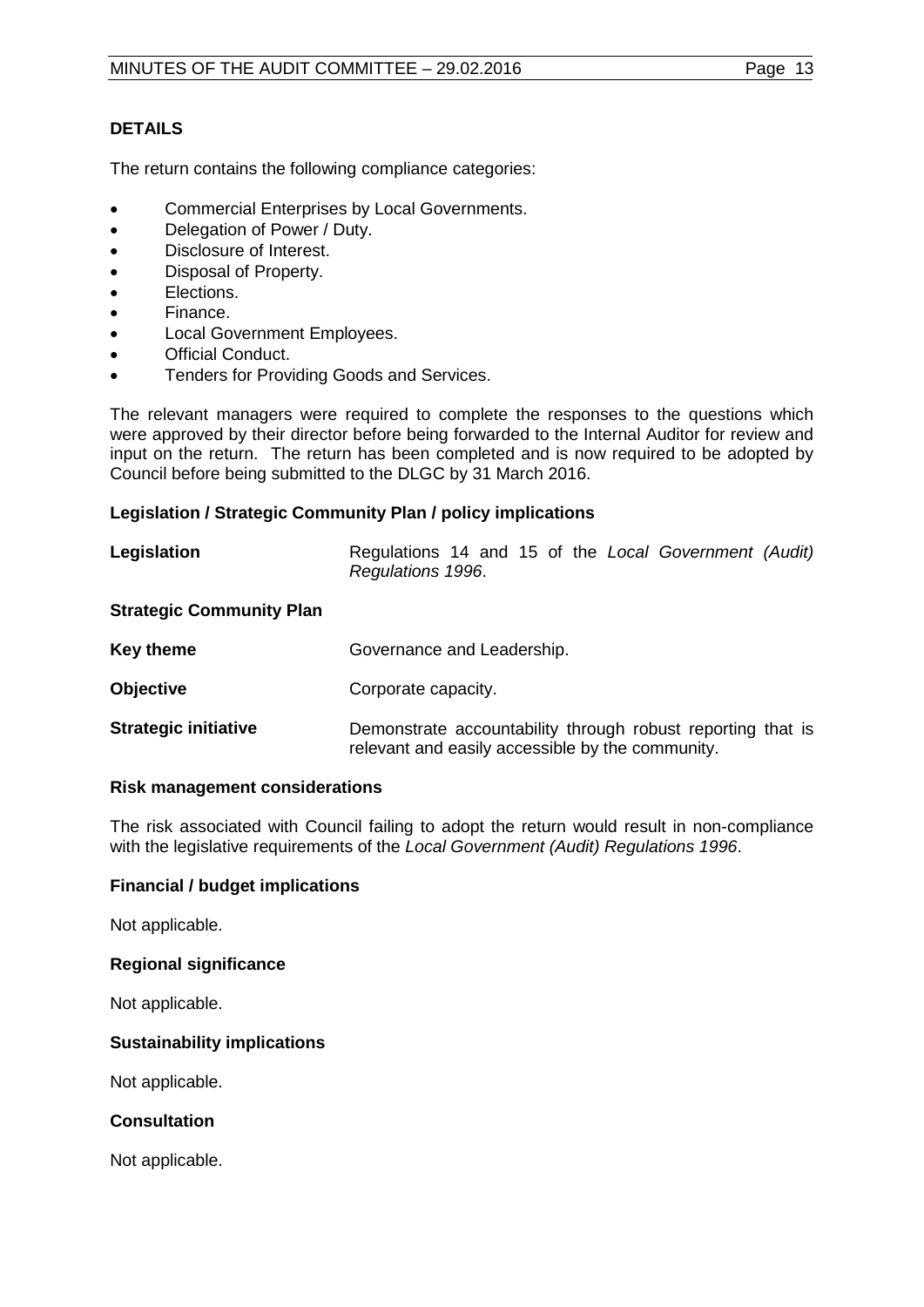# **COMMENT**

The responses in the return reveal a high level of compliance with legislation by the City.

# **VOTING REQUIREMENTS**

Simple Majority.

# **MOVED Mayor Pickard SECONDED Cr Jones that Council:**

- **1 ADOPTS the 2015 Local Government Compliance Audit Return for the period 1 January 2015 to 31 December 2015 forming Attachment 1 to this Report;**
- **2 in accordance with Regulation 15 of the** *Local Government (Audit) Regulations 1996***, SUBMITS the completed Compliance Audit Return as detailed in Part 1 above to the Department of Local Government and Communities.**

# **The Motion was Put and CARRIED (7/0)**

**In favour of the Motion:** Cr Hamilton-Prime, Mayor Pickard, Crs Fishwick, Jones, Logan, McLean and Poliwka.

*Appendix 1 refers*

*To access this attachment on electronic document, click h[ere: Attach1agnAudit160229.pdf](http://www.joondalup.wa.gov.au/files/committees/AUDT/2016/Attach1agnAudit160229.pdf)*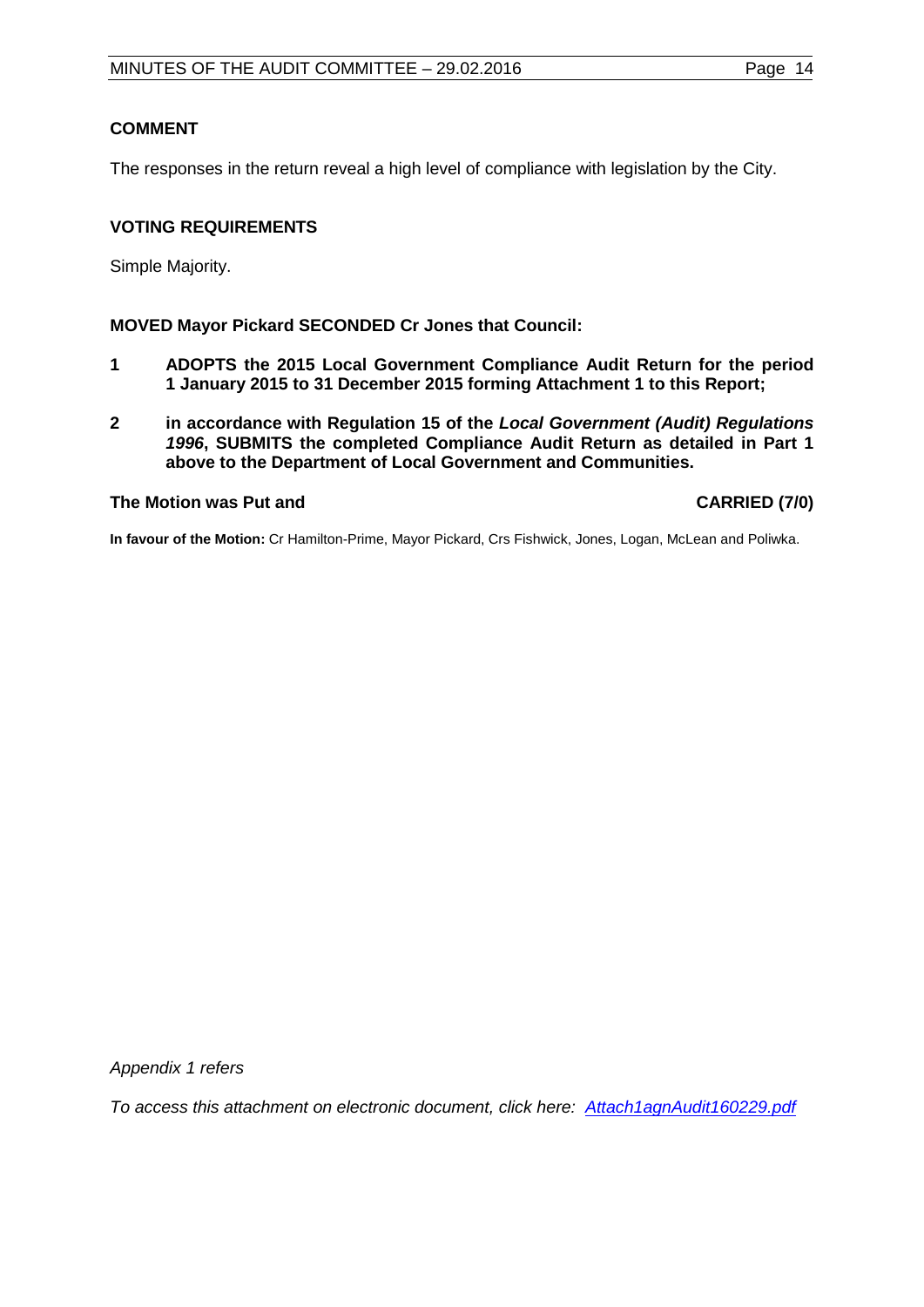| <b>Name/Position</b>      | Mr Garry Hunt, Chief Executive Officer.                       |  |  |
|---------------------------|---------------------------------------------------------------|--|--|
| <b>Item No./Subject</b>   | Item 4 - Confidential - Chief Executive Officer's Credit Card |  |  |
|                           | Expenditure (July - September 2015).                          |  |  |
| <b>Nature of interest</b> | Interest that may affect impartiality.                        |  |  |
| <b>Extent of Interest</b> | The Chief Executive Officer is the card holder.               |  |  |

### **Disclosure of interest affecting impartiality**

# <span id="page-14-0"></span>**ITEM 4 CONFIDENTIAL - CHIEF EXECUTIVE OFFICER'S CREDIT CARD EXPENDITURE (JULY - SEPTEMBER 2015)**

| WARD                                  | All                                                                                                                                                    |                                                                                                   |
|---------------------------------------|--------------------------------------------------------------------------------------------------------------------------------------------------------|---------------------------------------------------------------------------------------------------|
| <b>RESPONSIBLE</b><br><b>DIRECTOR</b> | Mr Mike Tidy<br><b>Corporate Services</b>                                                                                                              |                                                                                                   |
| <b>FILE NUMBER</b>                    | 09882                                                                                                                                                  |                                                                                                   |
| <b>ATTACHMENT</b>                     | Attachment 1                                                                                                                                           | Chief Executive Officer's Credit Card<br>Ended<br>Expenditure – Quarter<br>30 September 2015      |
|                                       | (Please Note:                                                                                                                                          | The report and attachment is confidential<br>and will appear in the official Minute Book<br>only) |
| <b>AUTHORITY / DISCRETION</b>         | Information - includes items provided to Council for<br>information purposes only that do not require a decision of<br>Council (that is for 'noting'). |                                                                                                   |

This report is confidential in accordance with Section 5.23(2)(a) of the *Local Government Act 1995*, which also permits the meeting to be closed to the public for business relating to the following:

*a matter affecting an employee.*

A full report was provided to Elected Members under separate cover. The report is not for publication.

**MOVED Cr McLean SECONDED Cr Poliwka that the Audit Committee NOTES the report on the corporate credit card usage of the Chief Executive Officer for the quarter ended 30 September 2015.**

# **The Motion was Put and CARRIED (7/0)**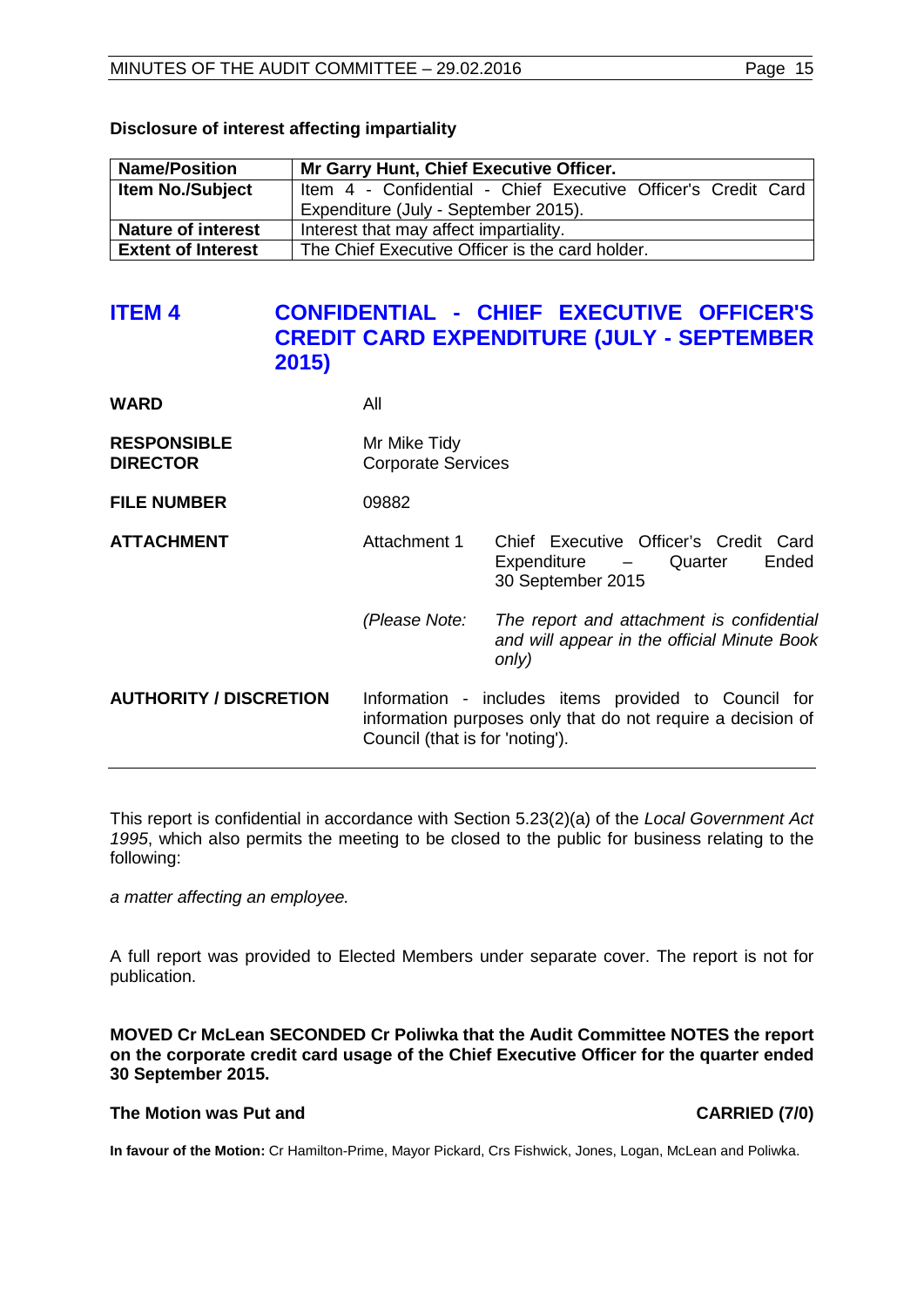| <b>Name/Position</b>      | Mr Garry Hunt, Chief Executive Officer.                       |  |  |
|---------------------------|---------------------------------------------------------------|--|--|
| <b>Item No./Subject</b>   | Item 5 - Confidential - Chief Executive Officer's Credit Card |  |  |
|                           | Expenditure (October - December 2015).                        |  |  |
| <b>Nature of interest</b> | Interest that may affect impartiality.                        |  |  |
| <b>Extent of Interest</b> | The Chief Executive Officer is the card holder.               |  |  |

#### **Disclosure of interest affecting impartiality**

# <span id="page-15-0"></span>**ITEM 5 CONFIDENTIAL - CHIEF EXECUTIVE OFFICER'S CARD EXPENDITURE (OCTOBER -DECEMBER 2015)**

| <b>WARD</b>                           | All                                                                                                                                                    |                                                                                                    |
|---------------------------------------|--------------------------------------------------------------------------------------------------------------------------------------------------------|----------------------------------------------------------------------------------------------------|
| <b>RESPONSIBLE</b><br><b>DIRECTOR</b> | Mr Mike Tidy<br><b>Corporate Services</b>                                                                                                              |                                                                                                    |
| <b>FILE NUMBER</b>                    | 09882                                                                                                                                                  |                                                                                                    |
| <b>ATTACHMENT</b>                     | Attachment 1                                                                                                                                           | Chief Executive Officer's Credit Card<br>Ended<br>Quarter<br>$Expenditure$ $-$<br>31 December 2015 |
|                                       | (Please Note:                                                                                                                                          | The report and attachment is confidential<br>and will appear in the official Minute Book<br>only)  |
| <b>AUTHORITY / DISCRETION</b>         | Information - includes items provided to Council for<br>information purposes only that do not require a decision of<br>Council (that is for 'noting'). |                                                                                                    |

This report is confidential in accordance with Section 5.23(2)(a) of the *Local Government Act 1995*, which also permits the meeting to be closed to the public for business relating to the following:

*a matter affecting an employee.*

A full report was provided to Elected Members under separate cover. The report is not for publication.

**MOVED Cr McLean SECONDED Cr Poliwka that the Audit Committee NOTES the report on the corporate credit card usage of the Chief Executive Officer for the quarter ended 31 December 2015.**

# **The Motion was Put and CARRIED (7/0)**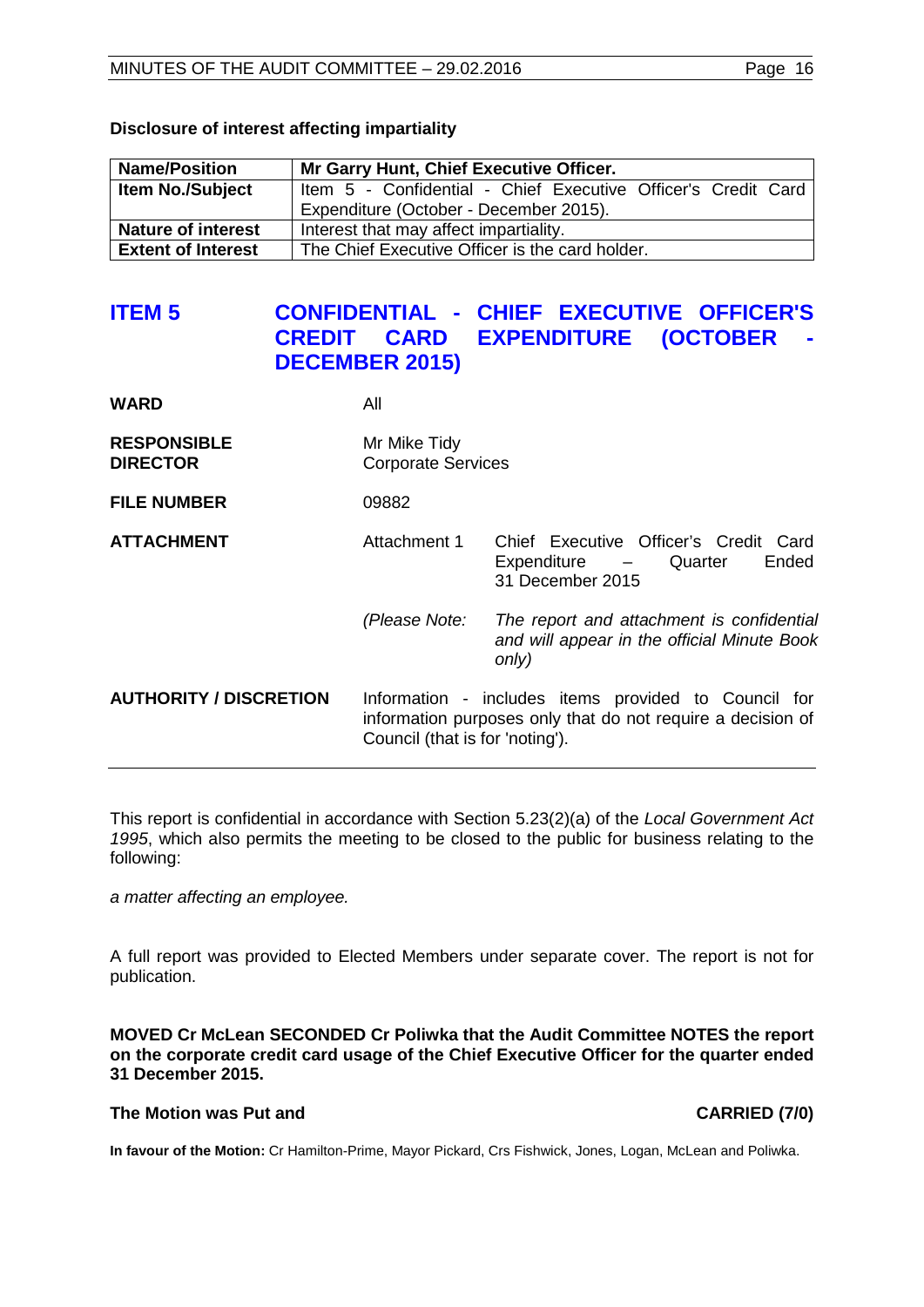<span id="page-16-0"></span>

| ITEM 6 | CONFIDENTIAL - COMPLIANCE AUDIT OF<br><b>PAYMENT CARD INDUSTRY DATA SECURITY</b><br><b>STANDARD</b> |  |
|--------|-----------------------------------------------------------------------------------------------------|--|
| WARD   | All                                                                                                 |  |

| <b>RESPONSIBLE</b><br><b>DIRECTOR</b> | Mr Garry Hunt<br>Office of the CEO                                                                                                                     |                                                                                                   |
|---------------------------------------|--------------------------------------------------------------------------------------------------------------------------------------------------------|---------------------------------------------------------------------------------------------------|
| <b>FILE NUMBER</b>                    | 18049, 101515                                                                                                                                          |                                                                                                   |
| <b>ATTACHMENT</b>                     | Attachment 1                                                                                                                                           | Internal Audit Report: Payment Card Data<br>Security                                              |
|                                       | (Please Note:                                                                                                                                          | The report and attachment is confidential<br>and will appear in the official Minute Book<br>only) |
| <b>AUTHORITY / DISCRETION</b>         | Information - includes items provided to Council for<br>information purposes only that do not require a decision of<br>Council (that is for 'noting'). |                                                                                                   |

This report is confidential in accordance with Section 5.23(2)(f)(i) of the *Local Government Act 1995*, which also permits the meeting to be closed to the public for business relating to the following:

*a matter that if disclosed, could be reasonably expected to –*

*(i) impair the effectiveness of any lawful method or procedure for preventing, detecting, investigating or dealing with any contravention or possible contravention of the law;*

A full report was provided to Elected Members under separate cover. The report is not for publication.

**MOVED Cr Logan SECONDED Cr Jones that the Audit Committee NOTES the details of the report titled** *Internal Audit Report: Payment Card Data Security* **as detailed in Attachment 1 to this Report***.*

## **The Motion was Put and CARRIED (7/0)**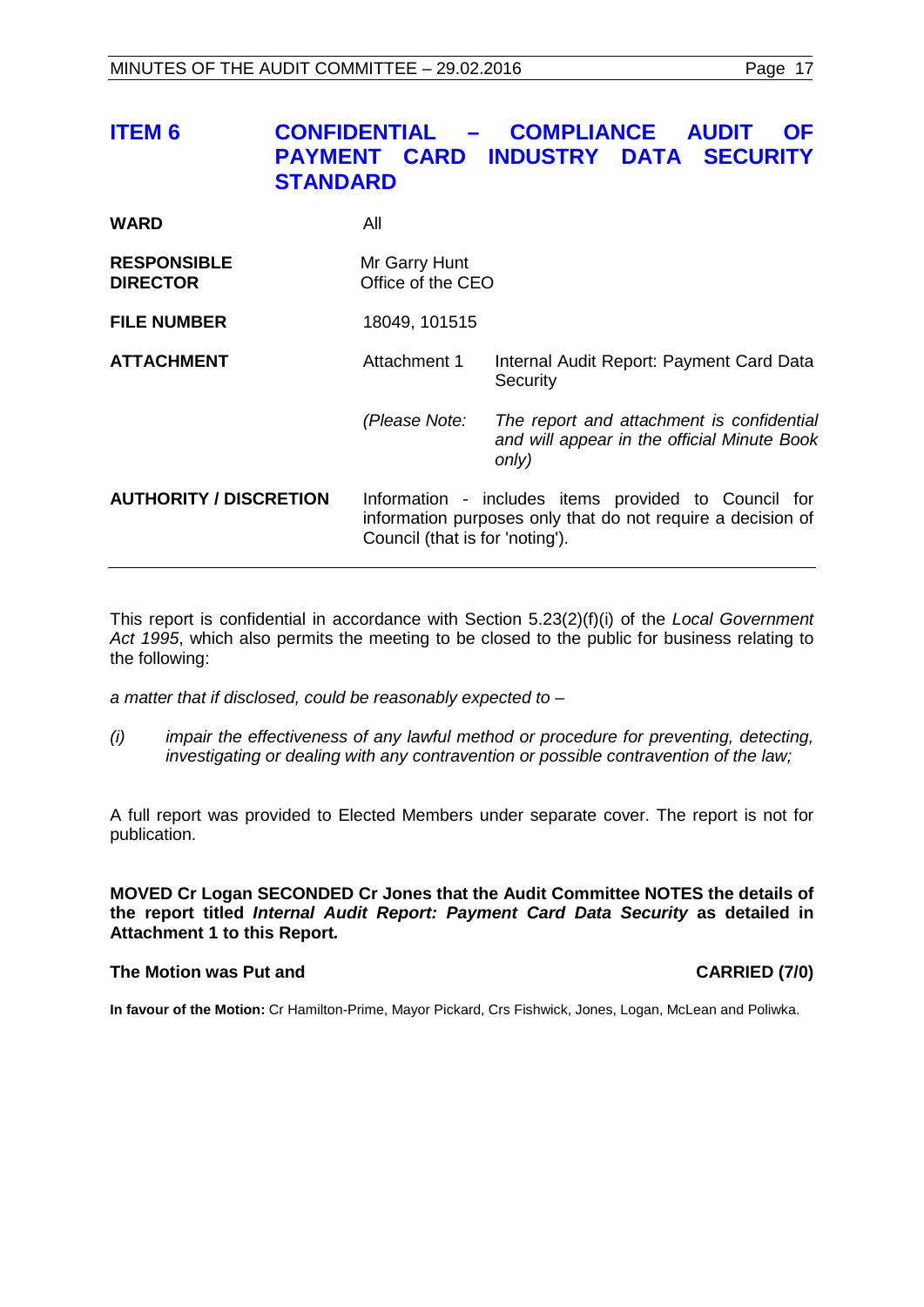<span id="page-17-0"></span>

| <b>WARD</b>                           | All                                                                                                                                                    |                                                                                                   |
|---------------------------------------|--------------------------------------------------------------------------------------------------------------------------------------------------------|---------------------------------------------------------------------------------------------------|
| <b>RESPONSIBLE</b><br><b>DIRECTOR</b> | Mr Garry Hunt<br>Office of the CEO                                                                                                                     |                                                                                                   |
| <b>FILE NUMBER</b>                    | 25586, 101515                                                                                                                                          |                                                                                                   |
| <b>ATTACHMENT</b>                     | Attachment 1                                                                                                                                           | Fraud and Misconduct Risk Assessment -<br><b>Procurement Report</b>                               |
|                                       | (Please Note:                                                                                                                                          | The report and attachment is confidential<br>and will appear in the official Minute Book<br>only) |
| <b>AUTHORITY / DISCRETION</b>         | Information - includes items provided to Council for<br>information purposes only that do not require a decision of<br>Council (that is for 'noting'). |                                                                                                   |

This report is confidential in accordance with Section 5.23(2)(f)(i) of the *Local Government Act 1995*, which also permits the meeting to be closed to the public for business relating to the following:

*a matter that if disclosed, could be reasonably expected to –*

*(i) impair the effectiveness of any lawful method or procedure for preventing, detecting, investigating or dealing with any contravention or possible contravention of the law;*

A full report was provided to Elected Members under separate cover. The report is not for publication.

**MOVED Cr Jones SECONDED Mayor Pickard that the Audit Committee NOTES the details of the updated report titled** *Fraud and Misconduct Risk Assessment – Procurement* **as detailed in Attachment 1 to this Report.**

#### **The Motion was Put and CARRIED (7/0)**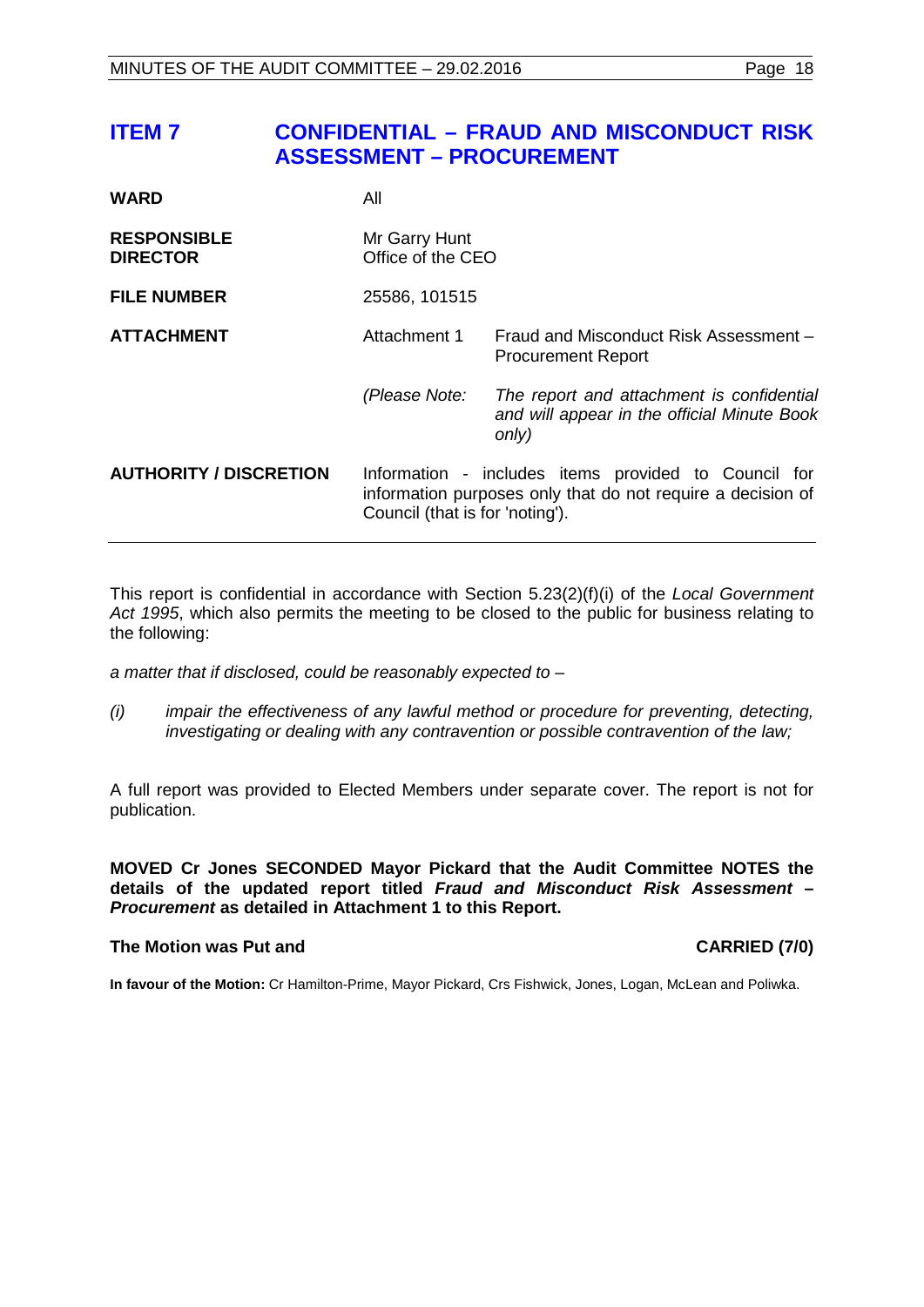# <span id="page-18-0"></span>**ITEM 8 DEPRECIATION – IMPACTS OF REVALUATIONS**

| <b>WARD</b>                           | All                                                                                                                                                    |                                                |
|---------------------------------------|--------------------------------------------------------------------------------------------------------------------------------------------------------|------------------------------------------------|
| <b>RESPONSIBLE</b><br><b>DIRECTOR</b> | Mr Mike Tidy<br><b>Corporate Services</b>                                                                                                              |                                                |
| <b>FILE NUMBER</b>                    | 102400, 101515                                                                                                                                         |                                                |
| <b>ATTACHMENTS</b>                    | Attachment 1                                                                                                                                           | Comparison of Depreciation and Asset<br>Values |
| <b>AUTHORITY / DISCRETION</b>         | Information - includes items provided to Council for<br>information purposes only that do not require a decision of<br>Council (that is for 'noting'). |                                                |

#### **PURPOSE**

For the Audit Committee to note the impacts of revaluations within the Cities of Joondalup, Stirling and Wanneroo.

#### **EXECUTIVE SUMMARY**

A report was presented to the Audit Committee in March 2015, which included a comparison to other local governments, most notably to the Cities of Stirling and Wanneroo on the treatment of depreciation in a revaluation. The Audit Committee requested a further explanation of how the different approaches to revaluations could be implemented and the impact on the operating surplus ratio.

The impact of implementing revaluations across the three Cities has been markedly different. The City of Joondalup has had a large increase in depreciation of 42.1% over the last six years, although the increases each year have been steady. The City of Joondalup's asset values have increased by 65.5% over the same period. The increases for the Cities of Stirling and Wanneroo have been much more volatile during the same six year period. The City of Stirling's increase in depreciation has only been 13.8% but asset values have more than doubled. The City of Wanneroo's depreciation increase over the same period is 65.9% but is much lower than the 163.5% increase in asset values.

The overall reason for the volatility is that the accounting standard now requires assets to be shown at fair value which has resulted in detailed reviews of depreciation and asset values, whereas previously asset values and depreciation could be based on historical cost. Other reasons that may account for the difference between the three Cities are different age profile of assets, different type of assets (land revaluations account for a large portion in the case of the Cities of Stirling and Wanneroo) and different usage. The City of Stirling has used different methods of calculating depreciation than traditional methods, for example the use of residual values for some of its assets.

The increase in depreciation of 42% has not materially affected the City of Joondalup's operating surplus ratio because own source revenue has increased by 40% over the same six year period which offsets the effect. The City of Wanneroo has a similar neutral impact with a 60% increase in own source revenue closely matched by the 65.5% increase in depreciation. However, the City of Stirling's operating surplus ratio will have benefited from the impacts because own source revenue has increased by over 40% but depreciation only increased by 13.8%.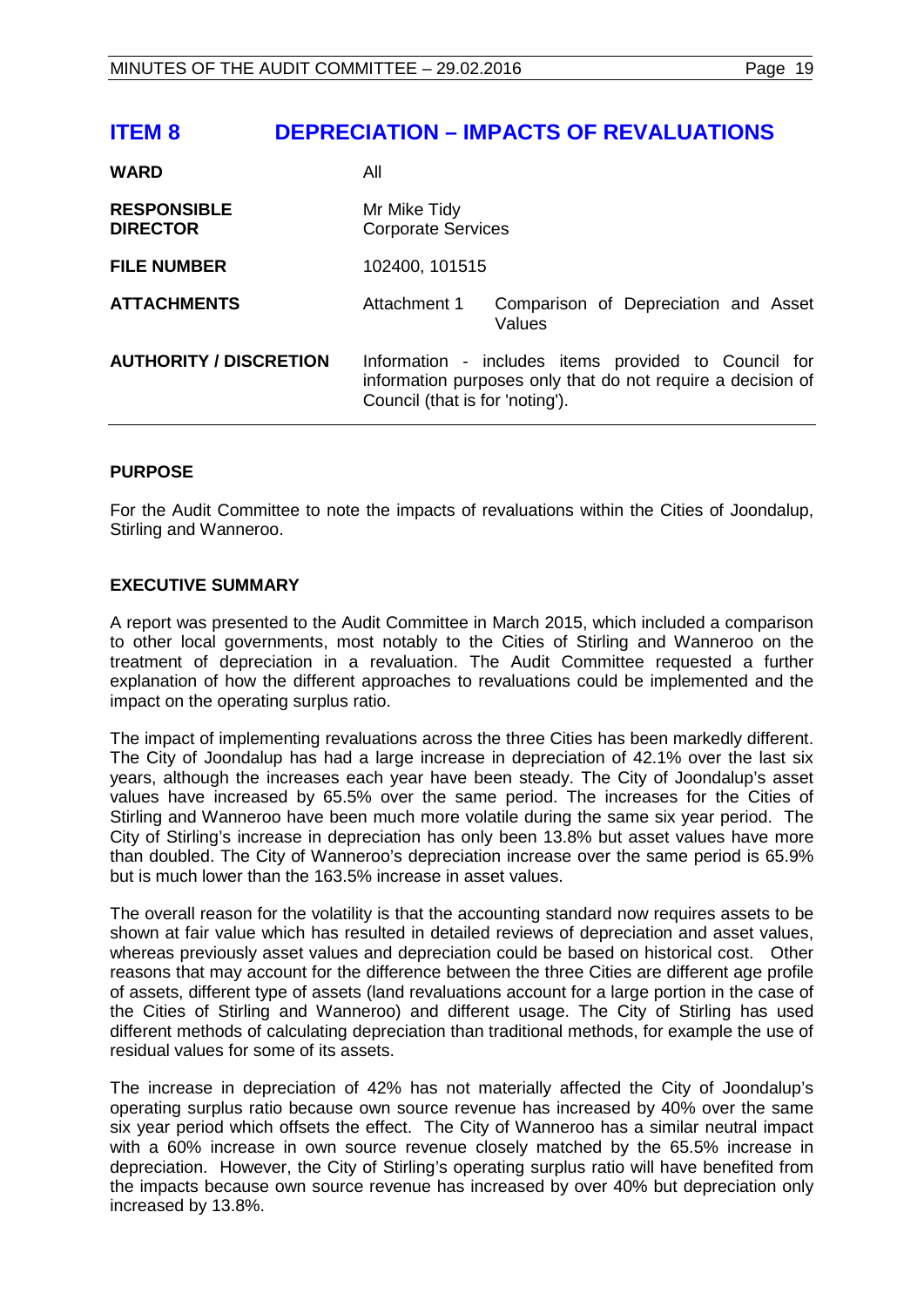In the March 2015 report to the Audit Committee it was stated that the elimination method of accounting for asset revaluations could provide a choice as to how depreciation may be stated within the statement of comprehensive income during a year of revaluation. On reflection and after further consideration of its use and application this statement did not correctly describe the impact of the elimination method. The elimination method does allow a choice as to how the gross asset values are reflected in the supporting notes to the accounts and asset registers, however this choice does not affect fair values in the statement of comprehensive income or financial position. It may have an impact on the calculation of the asset consumption ratio and other statutory ratios without disclosure of gross asset values in the notes to the financial statements. The City of Joondalup used the elimination method for buildings in 2012-13, but this caused difficulty for users of financial statements to calculate various asset ratios and has not been used again.

# **BACKGROUND**

A report was presented to the Audit Committee in March 2015 which provided details of the City's compliance with the *Australian Accounting Standard AASB 13 – Fair Value Measurement,* and also explained the impacts of higher Depreciation on the statutory ratios and *20 Year Strategic Financial Plan*.

Additionally the report provided a comparison to other local governments, most notably the Cities of Stirling and Wanneroo on the treatment of depreciation in a revaluation. The Audit Committee requested a further explanation of how the different approach to revaluations could be implemented and the consequent impact on the operating surplus ratio.

# **DETAILS**

## Attachment 1

Attachment 1 provides a summary of depreciation and asset values ('Fair Value') for the Cities of Joondalup, Stirling and Wanneroo from 2009-10 to 2015-16. All figures relate to the audited financial statements except 2015-16 depreciation which relates to Budgeted values. The key issues to note are as follows:

- Joondalup
	- Depreciation has increased steadily over the past six years, with an increase of 42.1% from 2009-10 to 2015-16.
	- Asset values have increased by 65.5% over the same six year period.
	- Depreciation as a % of asset value has reduced slightly from 2.7% to 2.3%.
- Stirling
	- Depreciation has only increased by 13.8% while asset values have increased by 241%.
	- Depreciation as a % of asset value has reduced vastly from 3.6% to 1.2%.
- Wanneroo
	- 65.9% increase in depreciation and a 163.5% increase in asset values.
	- Depreciation as a % of asset value has reduced sharply from 3.0% to 1.9%.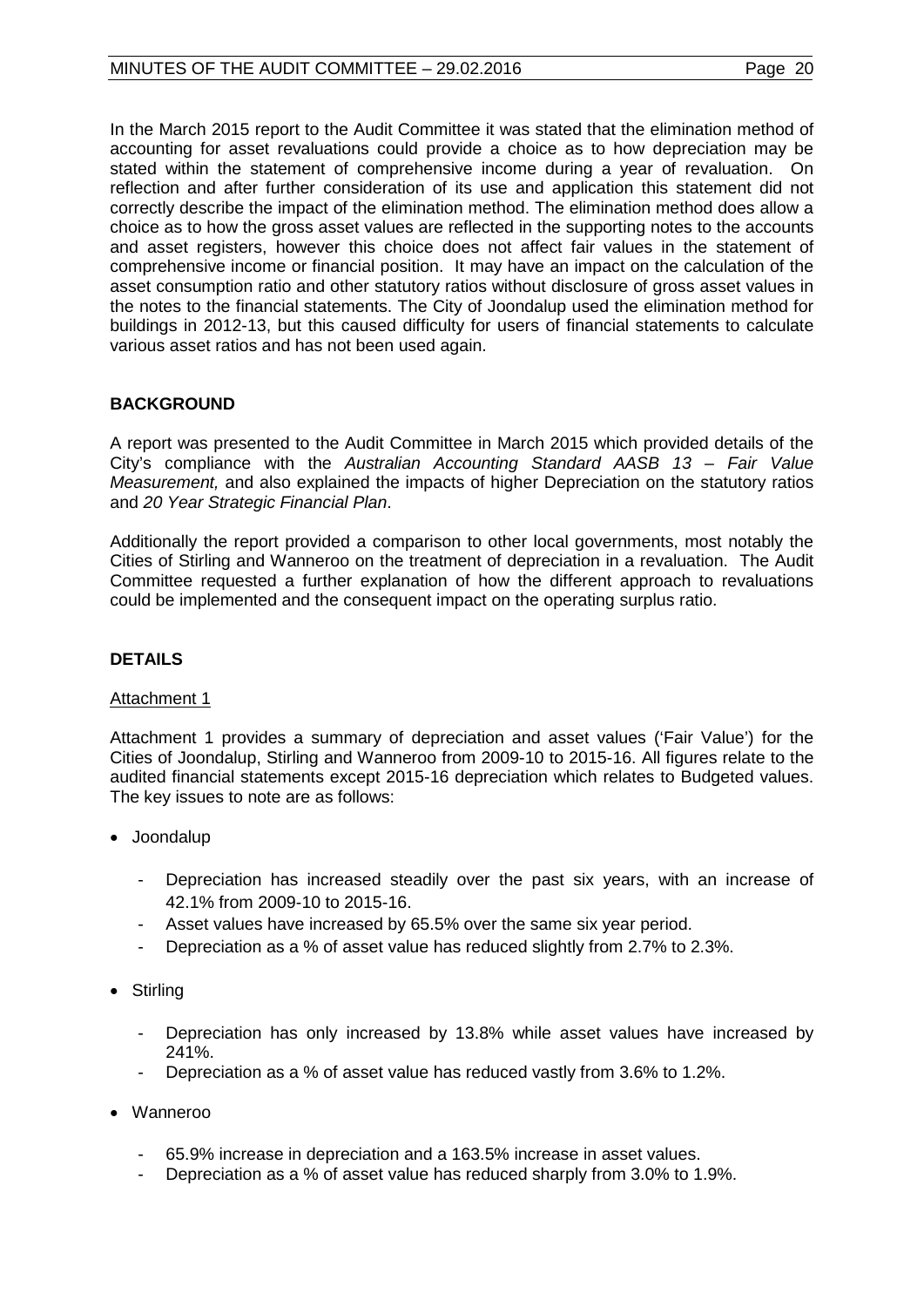# MINUTES OF THE AUDIT COMMITTEE – 29.02.2016 Page 21

The impacts of implementing revaluations among the three Cities have been markedly different. The City of Joondalup has endured a large increase in depreciation of 42.1% in the last six years, although the increases each year have been steady. The City of Joondalup's asset values have increased by 65.5% over the same period. The increases for the Cities of Stirling and Wanneroo have been much more volatile. The City of Stirling's overall increase in depreciation has only been 13.8% but asset values have more than doubled. The City of Wanneroo's depreciation increase over the same period is 65.9% but is much lower than the 163.5% increase in asset values.

# Reasons for Volatile Changes in Depreciation and Asset Values

The overall reason for the volatility is that the accounting standard has now required to show assets at fair value which has resulted in detailed reviews of depreciation and asset values, whereas previously asset values and depreciation could be based on historical cost.

Other reasons that may account for the difference between the three Cities are as follows:

- Age profile of assets are different (for example the City of Stirling has older assets on average compared to the City of Joondalup).
- Type of Assets for example both the City of Wanneroo and the City of Stirling have golf courses included in their land values, whereas the City of Joondalup does not own a golf course. Indeed most of the increase in asset values from 2014-15 to 2015- 16 by both the City of Stirling and the City of Wanneroo relates to their land values, and land is not depreciated.
- The City of Joondalup was historically revaluing land and buildings every three years prior to the introduction of fair value so its values may have been more current than the Cities of Stirling and Wanneroo.
- Usage of assets, including demographics and utilisation will be different.
- New assets for example large growth in Wanneroo.

Additionally, there can also be different approaches to the calculation of depreciation which can cause large differences. The City of Joondalup uses straight-line depreciation and does not assume any residual values for the vast majority of its infrastructure assets (as there is no resale value for a road for example). However the City of Stirling has used residual values for some of its assets and also used patterns of consumption rather than the straight line method. When using patterns of consumption to calculate depreciation, the approach uses historical or benchmark data to identify that assets are used differently according to their age and therefore have different depreciation expenses.

The use of residual values for local government assets which have no disposal value has recently been ruled by the Australian Accounting Standards Board as being non-compliant.

## Operating Surplus Ratio

The operating surplus ratio is the primary measure of long-term financial sustainability for local government. The ratio compares the amount of operating surplus (difference between income and expenses) to the amount of revenue generated by its own sources (own source revenue). Depreciation has a major influence on the ratio as it comprises approximately 21% of operating expenditure. The own source revenue for Joondalup has increased by 40% over the past six years largely offsetting the impact of the increase in depreciation of 42% so depreciation by itself will not have had a major impact on the changes in the Operating Surplus Ratio during the past six years.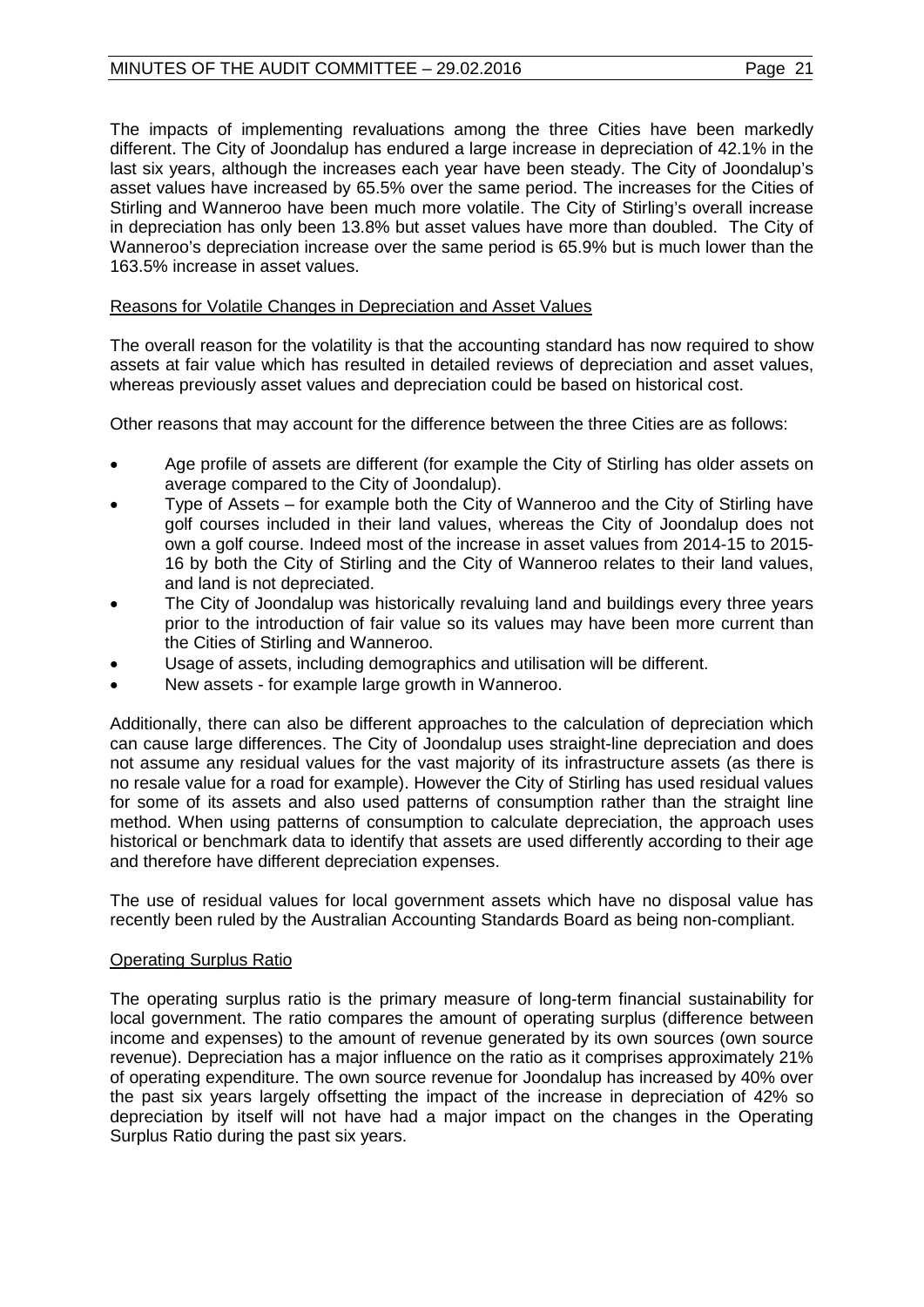# MINUTES OF THE AUDIT COMMITTEE – 29.02.2016 Page 22

The City of Stirling's depreciation has only increased by 13.8% but their own source revenue has increased by more than 40%, so their operating surplus ratio would have benefited from this. The City of Wanneroo's own source revenue has increased by more than 60% which is broadly in line with the increase in depreciation so similar to the City of Joondalup their operating surplus ratio will not have been affected greatly by the changes in depreciation.

## **Issues and options considered**

Not applicable.

# **Legislation / Strategic Community Plan / policy implications**

| Legislation                     | Local Government Act 1995.                                                                                                                                                    |  |  |
|---------------------------------|-------------------------------------------------------------------------------------------------------------------------------------------------------------------------------|--|--|
| <b>Strategic Community Plan</b> |                                                                                                                                                                               |  |  |
| <b>Key theme</b>                | Financial Sustainability.                                                                                                                                                     |  |  |
| <b>Objective</b>                | Effective management.                                                                                                                                                         |  |  |
| <b>Strategic initiative</b>     | Manage liabilities and assets through a planned,<br>$\bullet$<br>long-term approach.<br>Balance service levels for assets against long-term<br>$\bullet$<br>funding capacity. |  |  |
| <b>Policy</b>                   | Not applicable.                                                                                                                                                               |  |  |

#### **Risk management considerations**

Changes in depreciation continue to cause variances to budget because the valuations are completed at year-end and after the budget for the following year has been adopted by Council. Investigation is currently being undertaken as to whether the timing of valuations can be brought forward so that they can inform the budget process.

## **Financial / budget implications**

The impacts of revaluations and depreciation are fully incorporated into the annual update of the *20 Year Strategic Financial Plan*.

## **Regional significance**

As described earlier, there are different impacts of revaluations within the region.

# **Sustainability implications**

Not applicable.

## **Consultation**

Not applicable.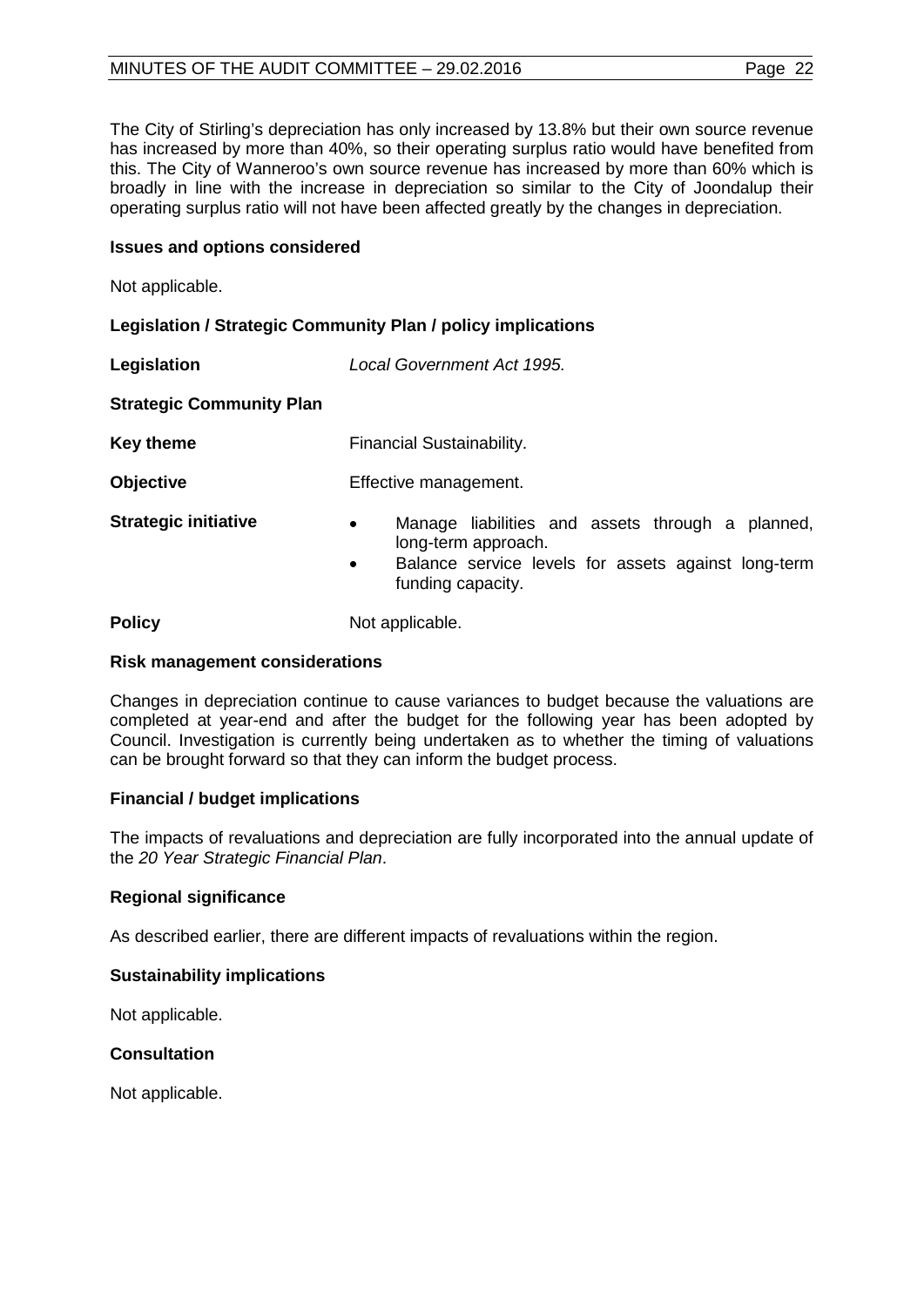# **COMMENT**

No further comments.

# **VOTING REQUIREMENTS**

Simple Majority.

## **MOVED Cr McLean SECONDED Cr Poliwka that the Audit Committee NOTES the impacts of revaluations within the Cities of Joondalup, Stirling and Wanneroo.**

#### **The Motion was Put and CARRIED (7/0)**

**In favour of the Motion:** Cr Hamilton-Prime, Mayor Pickard, Crs Fishwick, Jones, Logan, McLean and Poliwka.

*Appendix 2 refers*

*To access this attachment on electronic document, clic[k here: Attach2agnAudit160229.pdf](http://www.joondalup.wa.gov.au/files/committees/AUDT/2016/Attach2agnAudit160229.pdf)*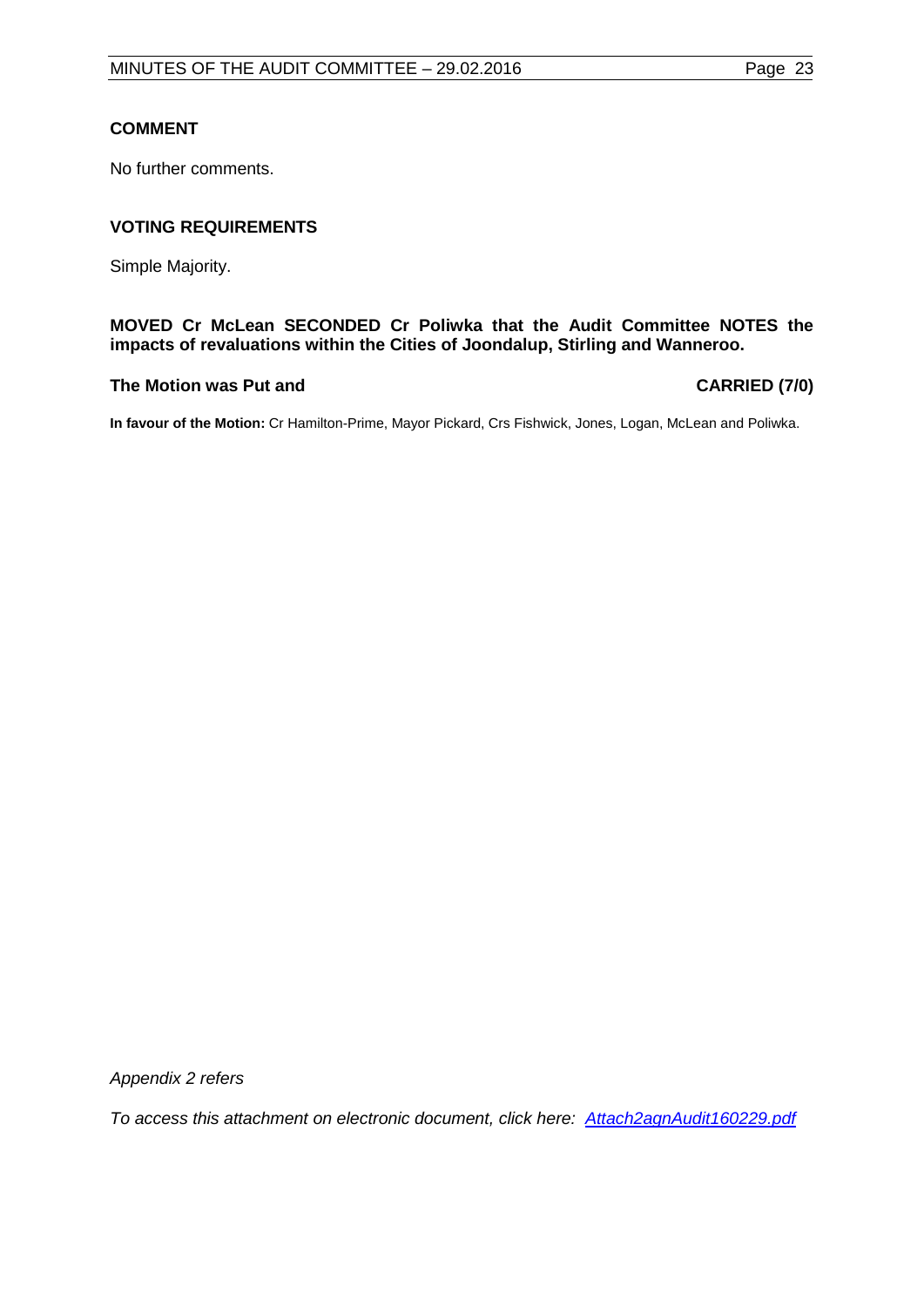<span id="page-23-0"></span>

| <b>ITEM 9</b>                         | <b>EFFECTIVENESS</b><br><b>PROGRAM</b> | EXTERNAL REVIEW OF THE CITY'S<br><b>SERVICE</b><br><b>AND</b><br><b>EFFICIENCY</b><br><b>REVIEW</b>                                                                                        |
|---------------------------------------|----------------------------------------|--------------------------------------------------------------------------------------------------------------------------------------------------------------------------------------------|
| <b>WARD</b>                           | All                                    |                                                                                                                                                                                            |
| <b>RESPONSIBLE</b><br><b>DIRECTOR</b> | Mr Garry Hunt<br>Office of the CEO     |                                                                                                                                                                                            |
| <b>FILE NUMBER</b>                    | 103906, 101515                         |                                                                                                                                                                                            |
| <b>ATTACHMENTS</b>                    | Attachment 1<br>Attachment 2           | Service Effectiveness and Efficiency<br><b>Review Program Progress Report</b><br>Independent appraisal of the City of<br>Joondalup's Service Effectiveness and<br><b>Efficiency Review</b> |
| <b>AUTHORITY / DISCRETION</b>         | Council (that is for 'noting').        | Information - includes items provided to Council for<br>information purposes only that do not require a decision of                                                                        |

#### **PURPOSE**

For the Audit Committee to note the appointment of Deloitte Touche Tohmatsu to undertake an external review of the City's Service Effectiveness and Efficiency Review Program.

## **EXECUTIVE SUMMARY**

Since July 2013 the City has been undertaking more focused reviews of activities in order to identify areas to reduce costs by eliminating and identifying waste and improving efficiency and effectiveness throughout the City's operations. To ensure the service review program intent and methodologies are sound and in line with Australian and international best practice, external appraisals have been undertaken.

At the Council meeting held on 17 August 2015 it was requested that the Chief Executive Officer engage an appropriately qualified and independent organisation to review the City's Service Effectiveness and Efficiency Review Program and to recommend additional areas for review to achieve further efficiencies and cost savings.

*It is therefore recommended that the Audit Committee NOTES the appointment of Deloitte Touche Tohmatsu to undertake an external review of the City's Service Effectiveness and Efficiency Review Program.*

## **BACKGROUND**

The Chief Executive Officer initiated an extensive program of review to be undertaken of a number of the City's activities in order to identify opportunities for increasing efficiencies, reducing waste and reducing the costs of the services.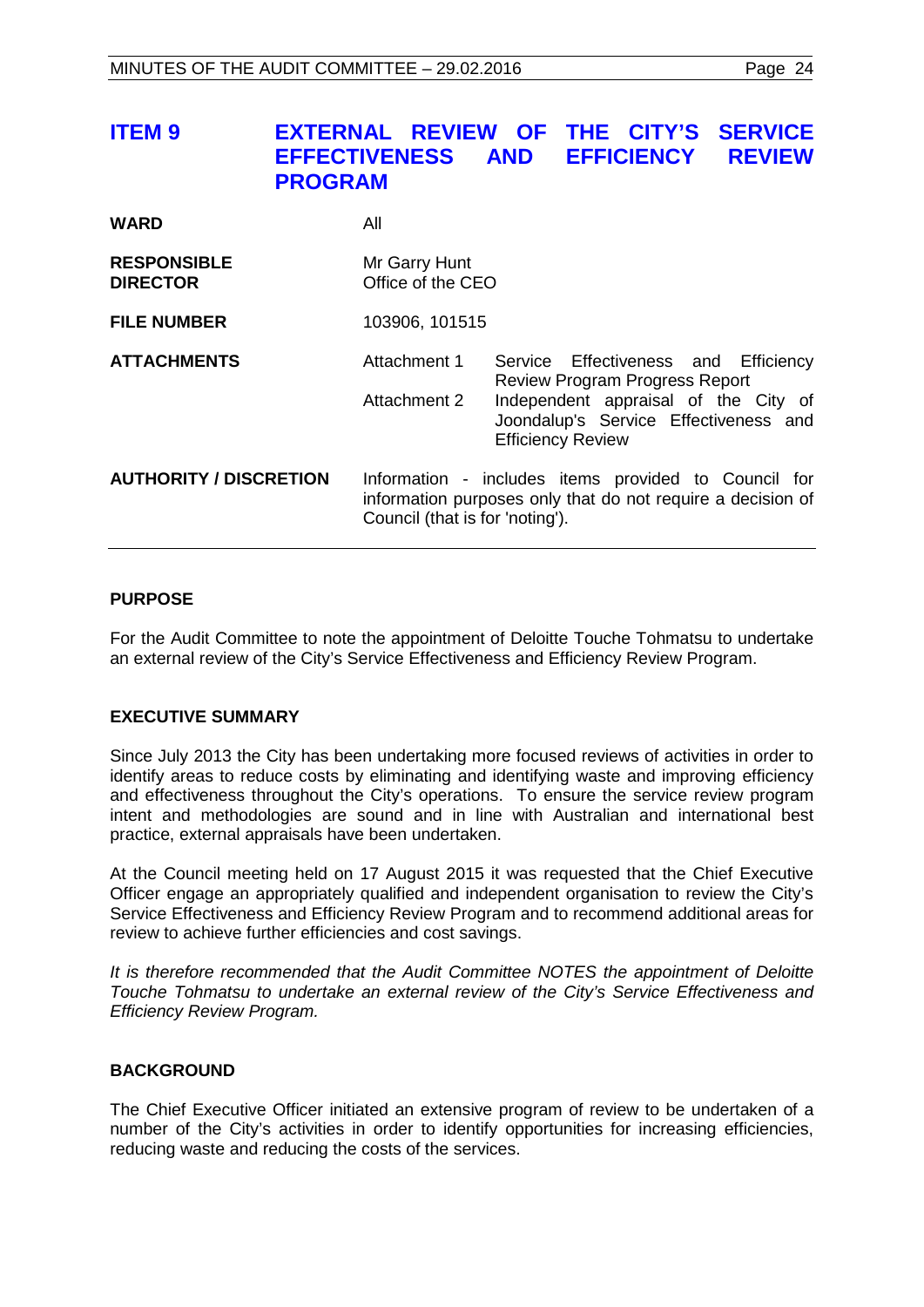# MINUTES OF THE AUDIT COMMITTEE – 29.02.2016 Page 25

As part of the annual budget process Managers are required to assess assumptions on which estimates and/or proposals are based for customers, volumes, legislative change and significant cost changes. Proposals for any changes (resources, service levels, internal restructuring and processes) are to include the impacts to the 'business as usual' budget estimate. These annual reviews are aimed:

- Identifying the service drivers (statutory, financial, operational) and reviews what is currently delivered.
- Considering desirable service levels what should be delivered (within budgeting realities) while maintaining customer needs and process improvement focus.
- Reviewing and recommending how the service would be best delivered (delivery model).

# Service Review Program

Five major review methodologies were identified to assist the City's approach. These are as follows:

- Cost Efficiency and Service Reviews
- Performance Audits / Reviews as guided by the Standard on Assurance Engagement ASAE 3500 Performance Engagements
- Cost Management Program
- Structured Cost Reduction
- ISO 9001:2008 Quality Management Systems Audits

These methodologies have been identified from partnering with other local government authorities, researching of leading practice approaches and advice sought from the Western Australian Office of the Auditor General on the conduct of efficiency and effectiveness reviews.

In order to be able to make sound and sustainable decisions, it is critical that data and information be gathered to ensure a data-driven approach to understanding, comparing and interrogating costs and service levels.

The intent of the service review program (and business as usual reviews) is to guide the City in demonstrating effectiveness and efficiency of services provided. The reviews are aimed at identifying opportunities for:

- Service and activity improvements.
- Assisting longer-term financial sustainability.
- Ensuring value for money and operational efficiency.
- Service level adjustments.
- Considering alternative modes of service delivery.
- Improved utilisation of available resources.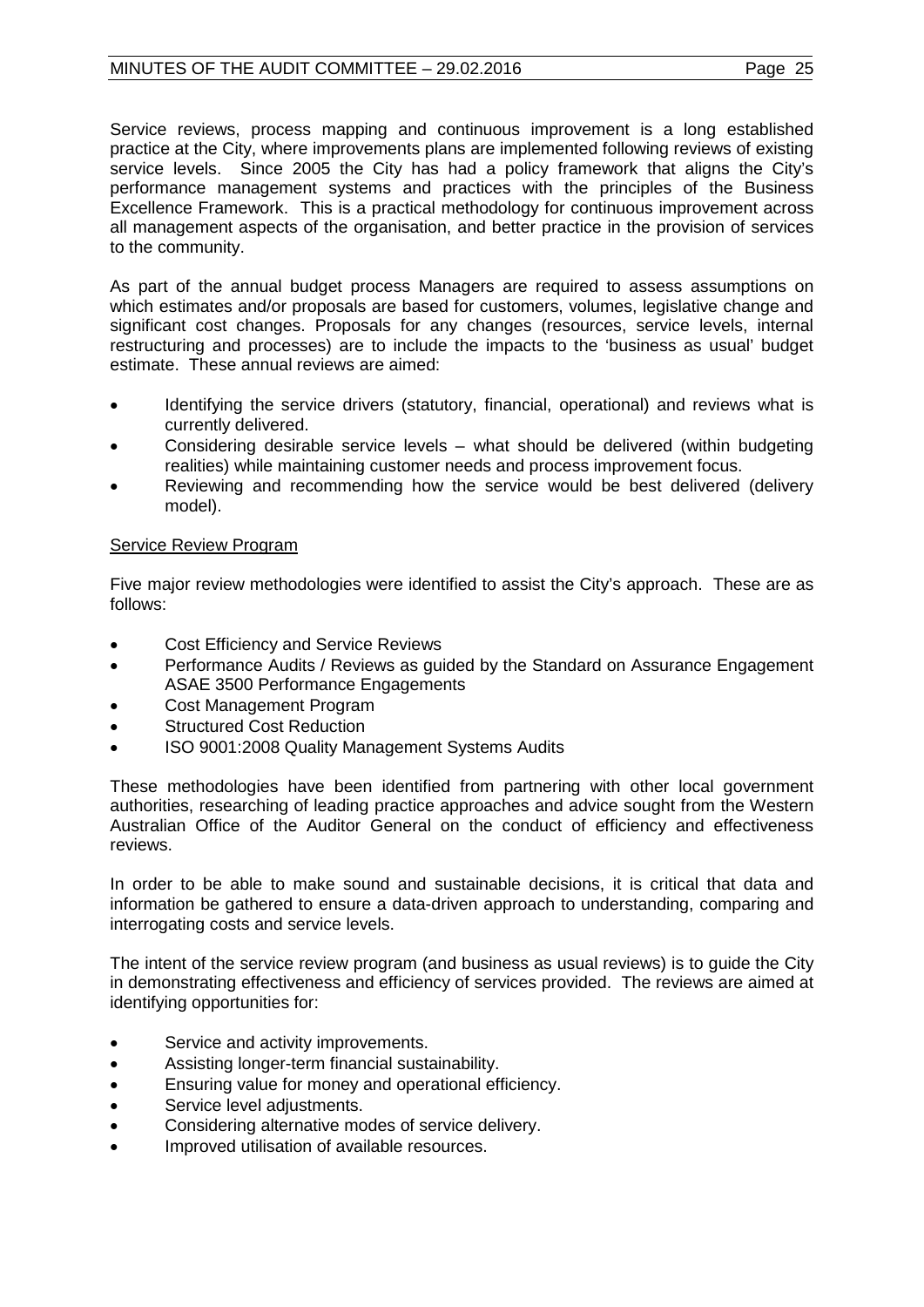#### Independent appraisal of the City's approach to cost efficiencies and services reviews

Deloitte Touche Tohmatsu was engaged in 2014 by the City to undertake an independent appraisal to determine if the City's approach is:

- appropriate and structured
- consistent with relevant standards, guidelines and good practice in the local government sector
- likely to achieve its objectives efficiently and effectively.

The recommendations from this review have been used to develop a framework for the Phase 2 Reviews (Service Effectiveness and Efficiency Review Program), which aligns with other City activities such as ISO:9001 Quality Management System, continuous improvement, process mapping and the *Business Excellence Framework*.

The progress report on the Service Effectiveness and Efficiency Review Program is provided as Attachment 1.

## **DETAILS**

A scope was developed by the City for an appropriately qualified and independent organisation to review the City's methodology for undertaking its Service Effectiveness and Efficiency Review Program to ensure it is in line with Australian and international best practice and that all opportunities for achieving efficiencies and cost savings are being explored.

In January 2016, Deloitte was appointed to undertake this review and found that:

- The City has initiated a couple of individual service reviews and has selected a high level approach that is appropriate for the achievement of its objectives.
- A business case template has been drafted by the Executive and Risk Services team, intended to be used broadly to evaluate opportunities for service improvements as well as to provide Business Units with a template to be used to evaluate and present proposals for business improvement initiatives.
- The Executive and Risk Services team have drafted reporting templates to support the management and tracking of service reviews.

Deloitte have subsequently recommended:

- The use data analytics to provide insights to help identify operational efficiency and cost saving opportunities.
- Analyse and evaluate headcount, payroll and spend data to uncover further efficiencies and cost savings.
- Prioritise recommendations and resourcing to achieve program objectives and outcomes.

The complete Deloitte report is provided as Attachment 2.

Deloitte are currently undertaking a high level assessment of the Procurement and Contract Management Review and the Human Resource Services Business Delivery Model. Detailed findings have been provided to City to assist in progressing these reviews.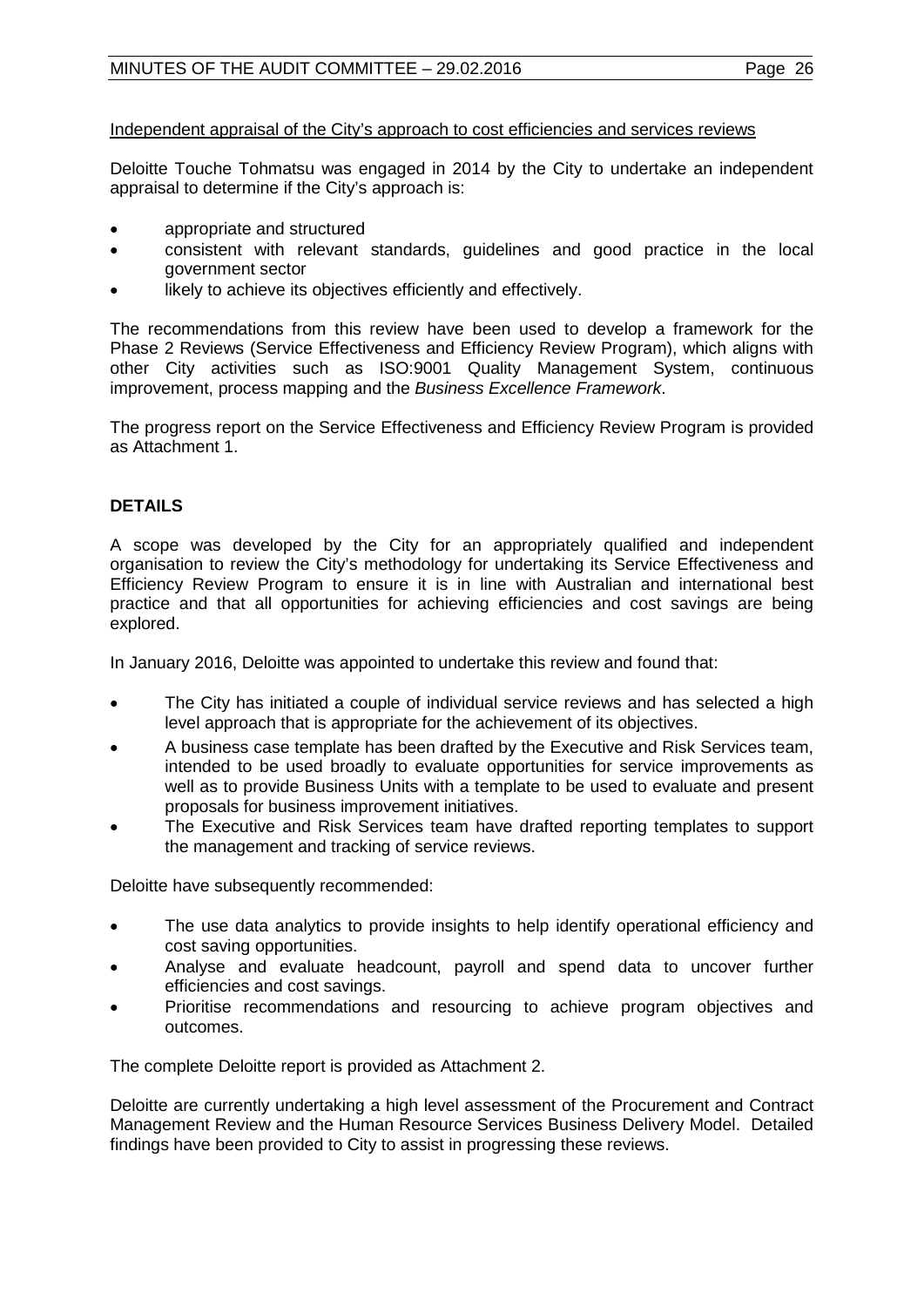# **Legislation / Strategic Community Plan / policy implications**

| Legislation                     | Local Government Act 1995.<br>Local Government (Audit) Regulations 1996.                           |
|---------------------------------|----------------------------------------------------------------------------------------------------|
| <b>Strategic Community Plan</b> |                                                                                                    |
| <b>Key theme</b>                | Governance and Leadership.                                                                         |
| <b>Objective</b>                | Corporate capacity.                                                                                |
| <b>Strategic initiative</b>     | Continuously strive to improve performance and service<br>delivery across all corporate functions. |

#### **Risk management considerations**

The review of the City's activities will improve the effective and efficient allocation of resources and service levels. Cost efficiency targets are essential to ensure the City's *20 Year Strategic Financial Plan* and *Strategic Community Plan* is achievable.

#### **Financial / budget implications**

#### Current financial year impact

| Account no.          | 1.210.A2301.3265.0000 |
|----------------------|-----------------------|
| <b>Budget Item</b>   | Consultancy           |
| <b>Budget amount</b> | \$50,000              |
| Amount spent to date | \$13,500              |
| <b>Proposed cost</b> | \$29,325              |

All amounts quoted in this report are exclusive of GST.

## **Regional significance**

Not applicable.

## **Sustainability implications**

Not applicable.

## **Consultation**

Not applicable.

## **COMMENT**

A methodical and structured review program is necessary to provide solid and reliable information on which decisions can be based.

It is important to note that when introducing, adjusting or increasing service levels or programs, a cost benefit analysis must be undertaken to determine whether the identified return on investment is realised.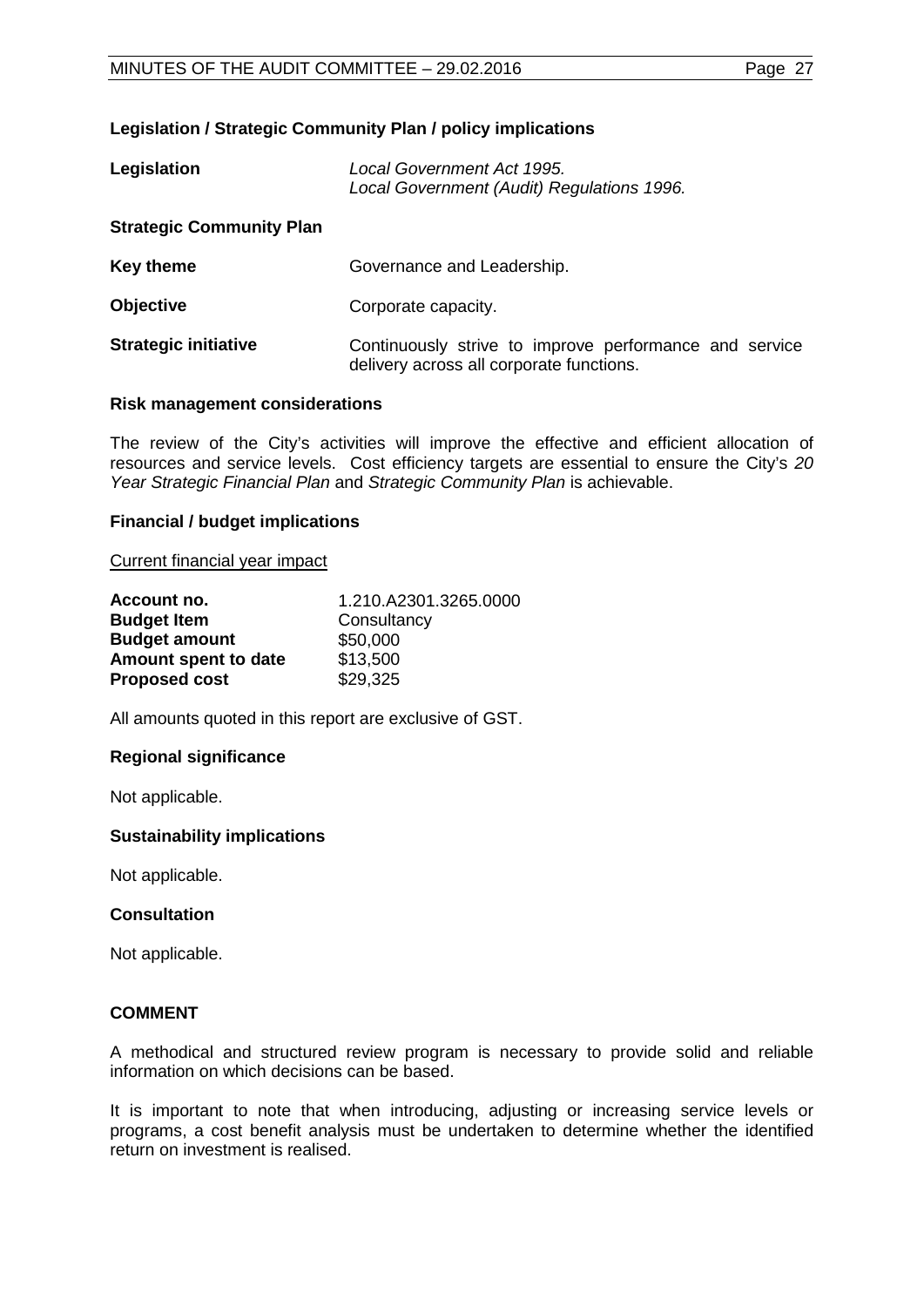# MINUTES OF THE AUDIT COMMITTEE – 29.02.2016 Page 28

Preliminary research of leading practice approaches for service reviews have been undertaken. This included reviewing a 2012 study of service delivery reviews by the Australian Centre of Excellence for Local Government. The study reveals that progressive local governments have employed a formal system for reviewing the services they provide to their communities, and such processes had achieved tangible outcomes and community benefit. The study suggests that such reviews can identify opportunities for:

- Service and activity improvements.
- Cost savings.
- Service level adjustments.
- Alternative modes of service delivery.
- Improved resource usage.

## **VOTING REQUIREMENTS**

Simple Majority.

**MOVED Mayor Pickard SECONDED Cr Logan that the Audit Committee NOTES the appointment of Deloitte Touche Tohmatsu to undertake an external review of the City's Service Effectiveness and Efficiency Review Program.**

## **The Motion was Put and CARRIED (7/0)**

**In favour of the Motion:** Cr Hamilton-Prime, Mayor Pickard, Crs Fishwick, Jones, Logan, McLean and Poliwka.

*Appendix 3 refers*

*To access this attachment on electronic document, click [here: Attach3agnAudit160229.pdf](http://www.joondalup.wa.gov.au/files/committees/AUDT/2016/Attach3agnAudit160229.pdf)*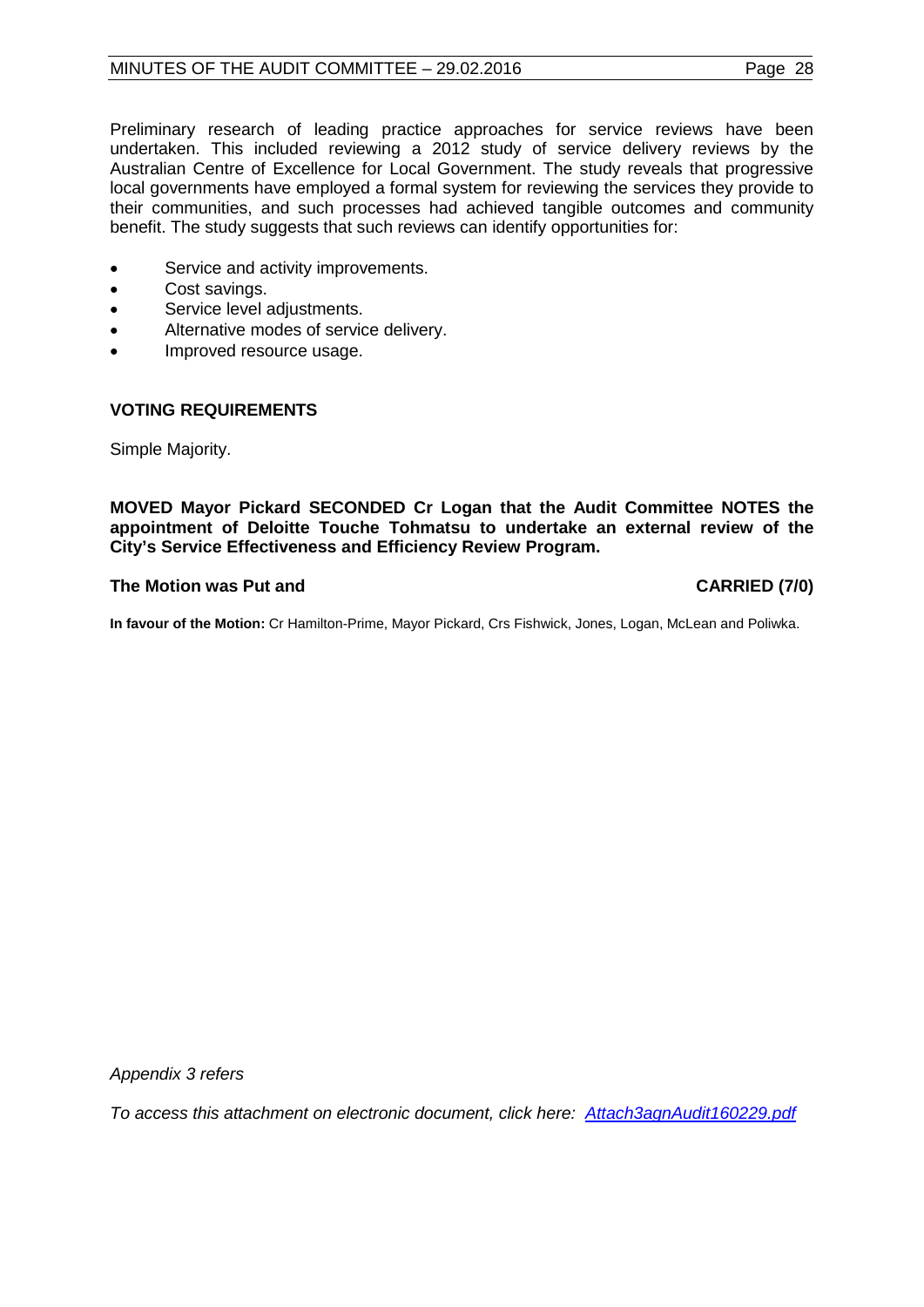# <span id="page-28-0"></span>**ITEM 10 RE-SCHEDULING OF MEETING DATES - AUDIT COMMITTEE 2016**

| <b>WARD</b>                           | All                                                                                                                                                                                              |
|---------------------------------------|--------------------------------------------------------------------------------------------------------------------------------------------------------------------------------------------------|
| <b>RESPONSIBLE</b><br><b>DIRECTOR</b> | Mr Jamie Parry<br>Governance and Strategy                                                                                                                                                        |
| <b>FILE NUMBER</b>                    | 50068                                                                                                                                                                                            |
| <b>ATTACHMENT</b>                     | Nil.                                                                                                                                                                                             |
| <b>AUTHORITY / DISCRETION</b>         | Executive - The substantial direction setting and oversight<br>role of Council, such as adopting plans and reports,<br>accepting tenders, directing operations, setting and<br>amending budgets. |

## **PURPOSE**

For the Audit Committee to consider re-scheduling various committee meeting dates and times for 2016.

## **EXECUTIVE SUMMARY**

At its meeting held on 3 November 2015 the Audit Committee adopted a schedule of meeting dates for the Audit Committee throughout 2016. The meeting schedule has been reviewed with the intent of reducing this time imposition on Elected Members and it is proposed to amend a number of meeting dates so they are held on the same day as other scheduled meetings.

*It is therefore recommended the Audit Committee ADOPTS the amended meeting dates and times for the Audit Committee of the City of Joondalup to be held at the Joondalup Civic Centre, Boas Avenue, Joondalup.*

#### **BACKGROUND**

The Audit Committee was established at the Special Council meeting held on 3 November 2015. The role of the Audit Committee is to provide guidance and assistance to Council as to:

- the carrying out of functions in relation to audits under the *Local Government Act 1995*
- the development of a process used to select and appoint a person to be the City's auditor
- matters to be audited and the scope of audits
- the carrying out of functions relating to other audits and other matters related to financial management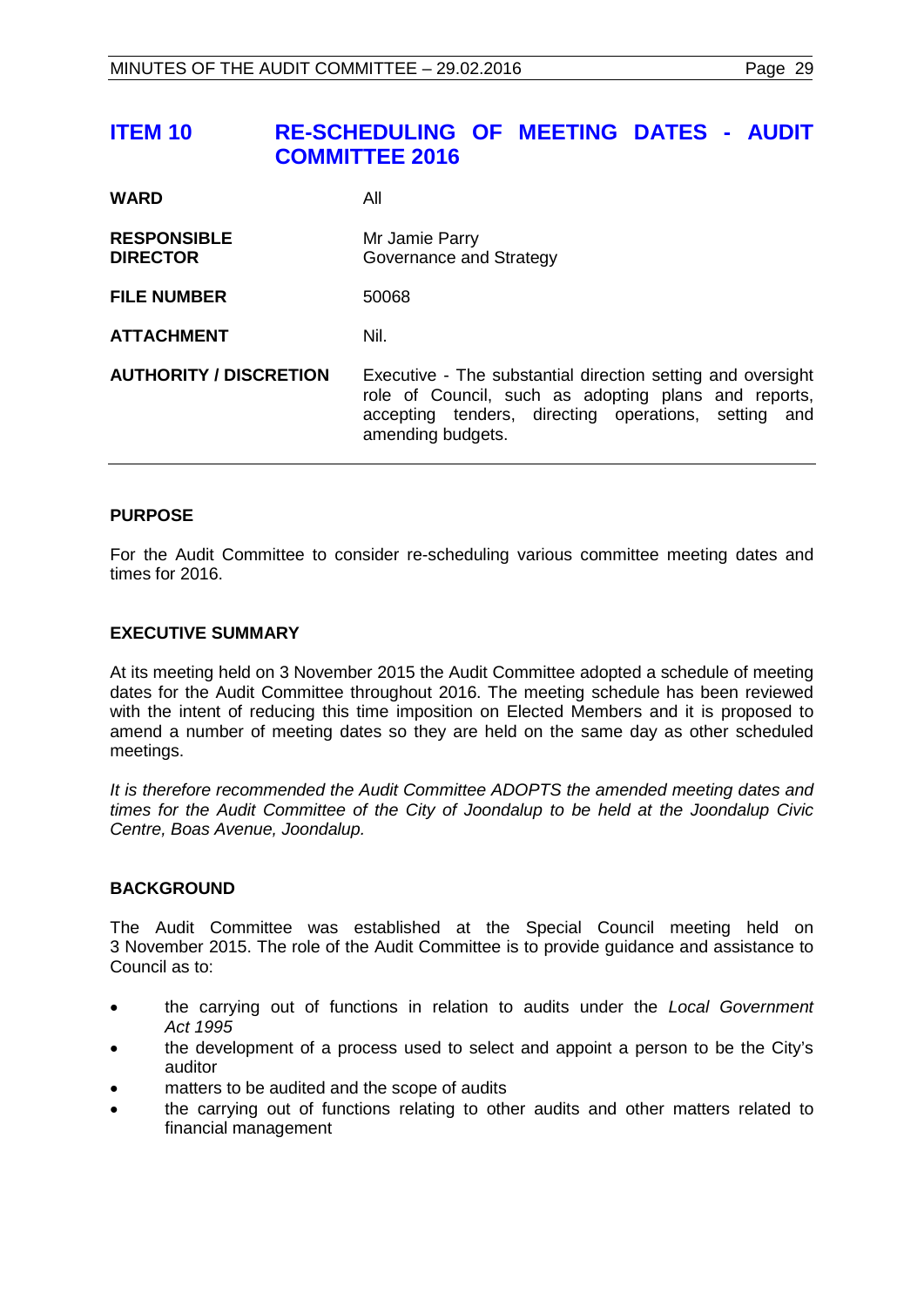- the review, the appropriateness and effectiveness of the City's systems and procedures in relation to:
	- o risk management<br>o internal control
	- o internal control<br>o legislative comm
	- o legislative compliance<br>o internal and external a
	- internal and external audit reporting.

The proposed 2016 schedule of Council meeting dates is based on the format used in recent years. That is, a monthly meeting format with Strategy Sessions held on the first Tuesday of each month, Briefing Sessions held on the second Tuesday and Council meetings on the third Tuesday.

This enables committee meetings to be scheduled on the Monday, Tuesday or Wednesday of weeks one, two and three so as to minimise potential conflicts with other Council activities and provide a 'meeting-free' week in the fourth week of each month.

It is preferable to hold committee meetings in the first week of the month, thereby enabling committee recommendations to be listed in the Briefing Session agenda and subsequently the Council meeting agenda, however this may not always be possible due to other scheduled meetings.

At its special meeting held on 3 November 2015 the Audit Committee adopted the following meeting dates for 2016:

# **DETAILS**

The Audit Committee is a committee required to be established in accordance with the *Local Government Act 1995* and associated regulations. It is responsible for matters associated with all aspects of financial auditing, legislative compliance, risk management and reviewing the efficiency of the City's use of resources.

Meetings of this committee are usually associated with statutory reporting requirements, including endorsement of the Annual Compliance Audit Return, appointment of the City's Auditor, and adoption of the Audited Financial Statements and Annual Report.

The Compliance Audit Return is required to be endorsed by Council and submitted to the Department of Local Government and Communities before 31 March annually. Consideration of the City's audit focus often occurs in August, coinciding with the end of financial year accounts. Similarly, the audited financial statements are usually finalised by early October, enabling review and adoption by the committee and Council in November.

In this regard, it is necessary for the Audit Committee to meet in November 2015 to accept the Annual Financial Report and accept the 2014-15 Annual Report. This will enable sufficient time for statutory advertising of the acceptance of the Annual Report prior to the holding of the Annual General Meeting of Electors to be held on 15 December 2015.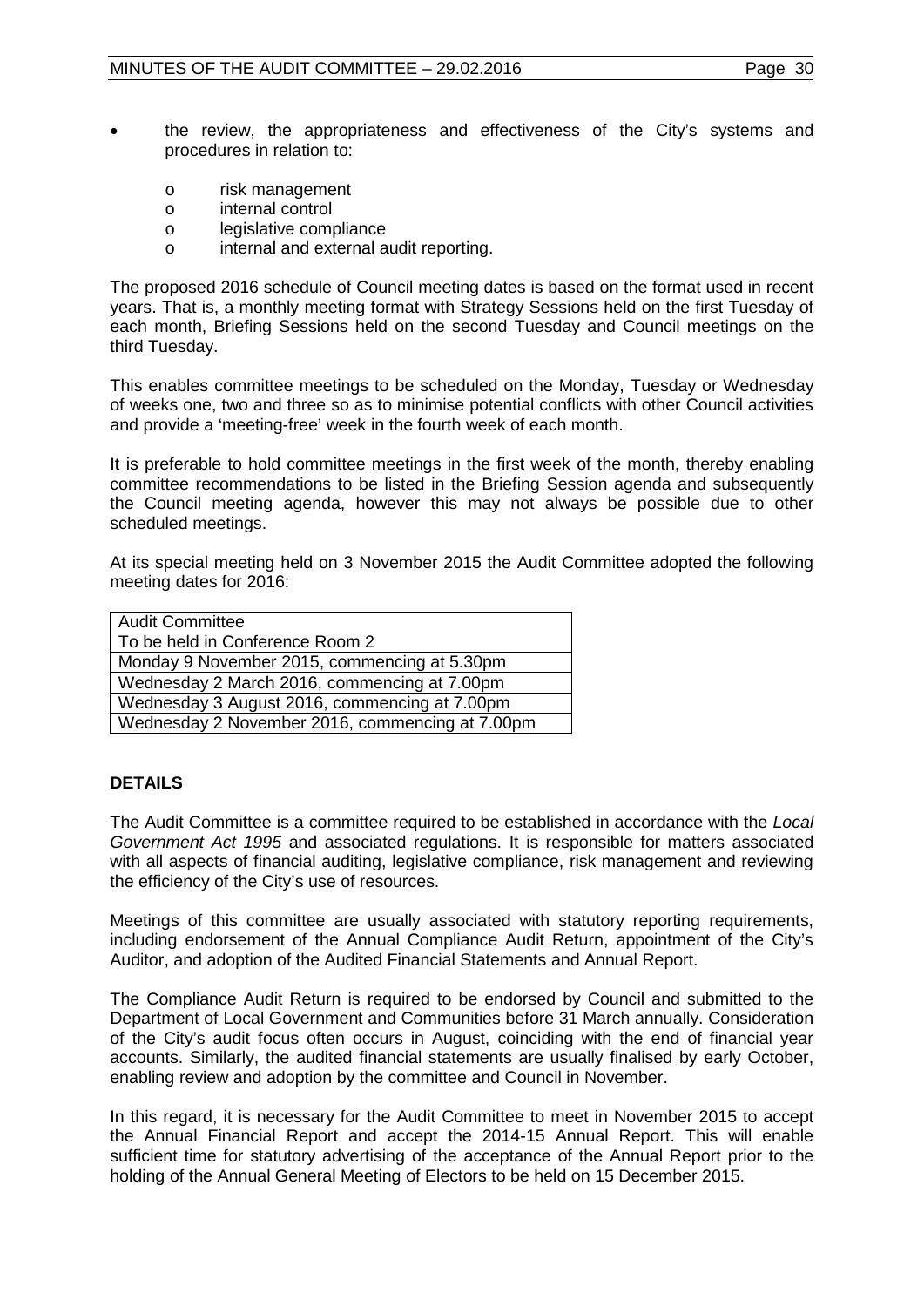The proposed changes are as follows:

- Amend the date and time of the Wednesday 3 August 2016 meeting to now be held on Tuesday 2 August 2016, commencing at 5.45pm. This meeting will be followed by the Strategy Session commencing at 7.00pm.
- Amend the date and time of the Wednesday 2 November 2016 meeting to now be held on Tuesday 1 November 2016, commencing at 5.45pm. This meeting will be followed by the Strategy Session commencing at 7.00pm.

## **Issues and options considered**

The Audit Committee can either:

- adopt the meeting dates as proposed in this report
- not adopt the meeting dates as proposed in this report or
- amend the meeting dates.

## **Legislation / Strategic Community Plan / policy implications**

| Legislation | Local Government Act 1995.                           |
|-------------|------------------------------------------------------|
|             | Local Government (Administration) Regulations 1996.  |
|             | City of Joondalup Meeting Procedures Local Law 2013. |

#### **Strategic Community Plan**

| Key theme                   | Governance and Leadership. |
|-----------------------------|----------------------------|
| <b>Objective</b>            | Corporate capacity.        |
| <b>Strategic initiative</b> | Not applicable.            |
| <b>Policy</b>               | Not applicable.            |

#### **Risk management considerations**

Should the meeting schedule not be changed, there is a risk that committee members may be unable to attend due to conflicting appointments.

## **Financial / budget implications**

Not applicable.

## **Regional significance**

Not applicable.

## **Sustainability implications**

Not applicable.

## **Consultation**

Not applicable.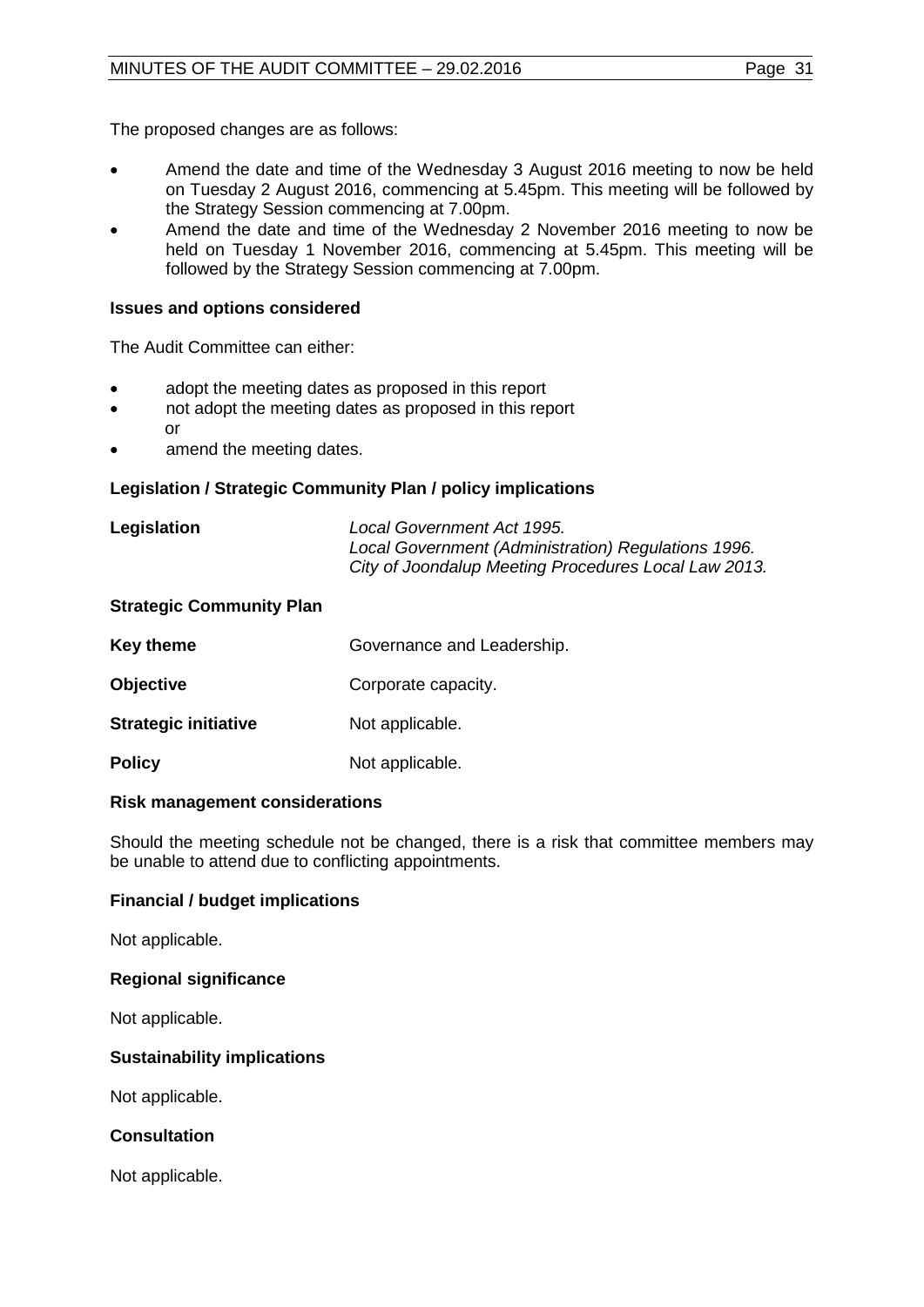#### **COMMENT**

The proposed dates maintain a meeting schedule that aligns with statutory reporting requirements, including endorsement of the Annual Compliance Audit Return, appointment of the City's Auditor, and adoption of the Audited Financial Statements and Annual Report. While the meetings are no longer scheduled on the same day and time, the amended schedule aligns meetings with other scheduled meetings, thereby minimising conflicts with other City activities.

#### **VOTING REQUIREMENTS**

Absolute Majority.

**MOVED Cr Logan SECONDED Cr McLean that the Audit Committee BY AN ABSOLUTE MAJORITY AMENDS its decision on 3 November 2015 (Item 1 refers) as follows:**

- **1 re-schedule the Wednesday 3 August 2016 meeting to now be held on Tuesday 2 August 2016, commencing at 5.45pm;**
- **2 re-schedule the Wednesday 2 November 2016 meeting to now be held on Tuesday 1 November 2016, commencing at 5.45pm.**

### **The Motion was Put and CARRIED (7/0)**